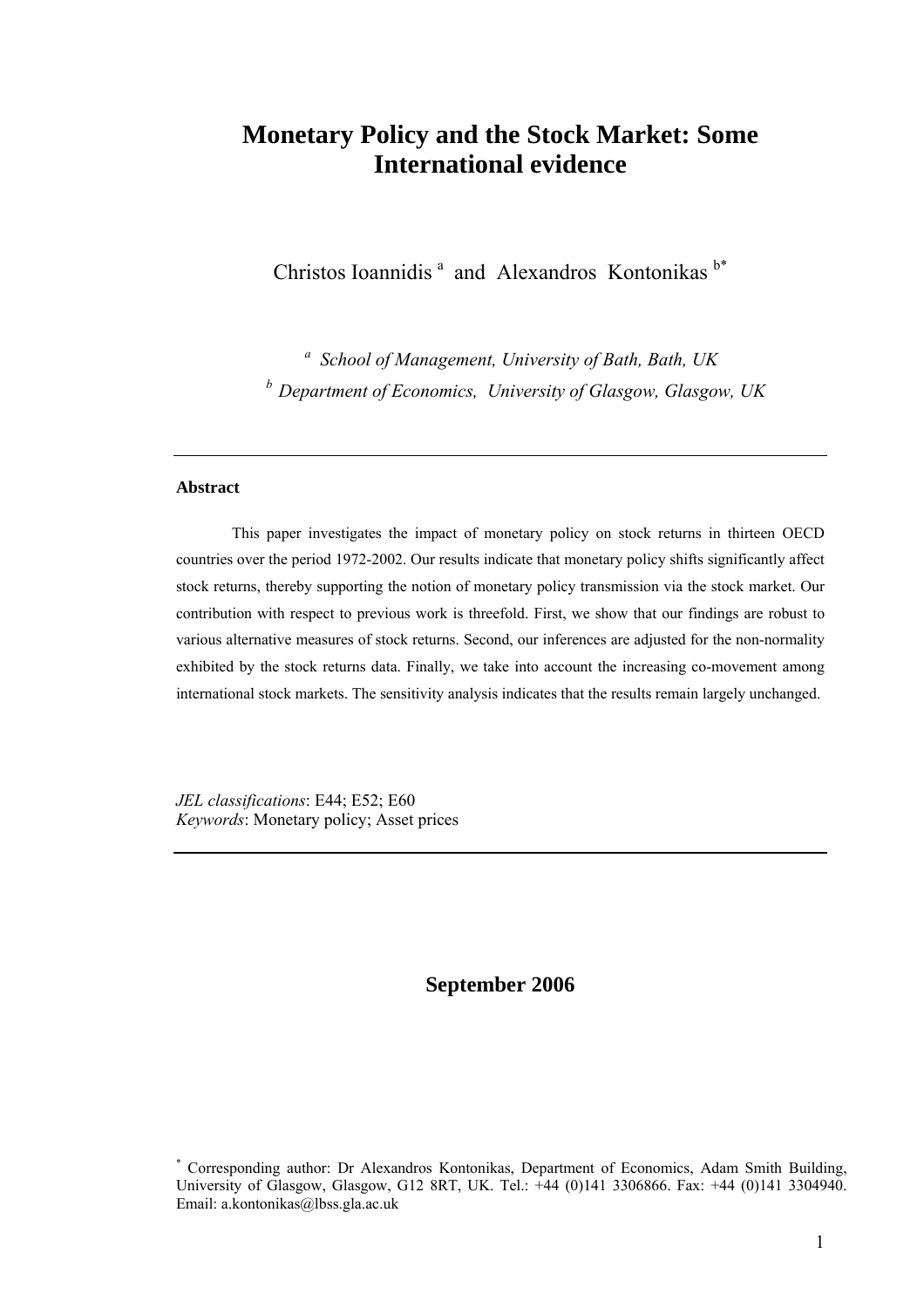### **1. Introduction**

Monetary policy attempts to achieve a set of objectives that are expressed in terms of macroeconomic variables such as inflation, real output and employment. However, monetary policy actions such as changes in the central bank discount rate have at best an indirect effect on these variables and considerable lags are involved in the policy transmission mechanism. Broader financial markets though, for example the stock market, government and corporate bond markets, mortgage markets, foreign exchange markets, are quick to incorporate new information. Therefore, a more direct and immediate effect of changes in the monetary policy instruments may be identified using financial data. Identifying the link between monetary policy and financial asset prices is highly important to gain a better insight in the transmission mechanism of monetary policy, since changes in asset prices play a key role in several channels.

In this paper, we provide empirical evidence on the relationship between monetary policy and one of the most important financial markets, the stock market. Stock prices are among the most closely monitored asset prices in the economy and are commonly regarded as being highly sensitive to economic conditions. In the context of the transmission mechanism through the stock market, monetary policy actions affect stock prices, which themselves are linked to the real economy through their influence on consumption spending (wealth effect channel) and investment spending (balance sheet channel)<sup>[1](#page-1-0)</sup>. As Bernanke and Kuttner (2005) point out, some observers view the stock market as an independent source of macroeconomic volatility to which policymakers may wish to respond. Stock prices often exhibit pronounced volatility and boom-bust cycles leading to concerns about sustained deviations from their 'fundamental' values that, once corrected, may have significant adverse consequences for the broader economy. Hence, establishing quantitatively the existence of a stock market response to monetary policy changes will not only be germane to the study of stock market determinants but will also contribute to a deeper understanding of the conduct of monetary policy and of the potential economic impact of policy actions or inactions.

According to the discounted cash flow model, stock prices are equal to the present value of expected future net cash flows. Monetary policy should then play an important role in determining equity returns either by altering the discount rate used by market participants or by influencing market participants' expectations of future economic activity. These channels of influence are interlinked since more restrictive monetary policy usually implies both higher discount rates and lower future cash flows. Thus, monetary policy tightening

<span id="page-1-0"></span><sup>&</sup>lt;sup>1</sup> Goodhart and Hofmann (2000) establish empirically the link between output growth, credit aggregates, and asset price movements in a number of major economies.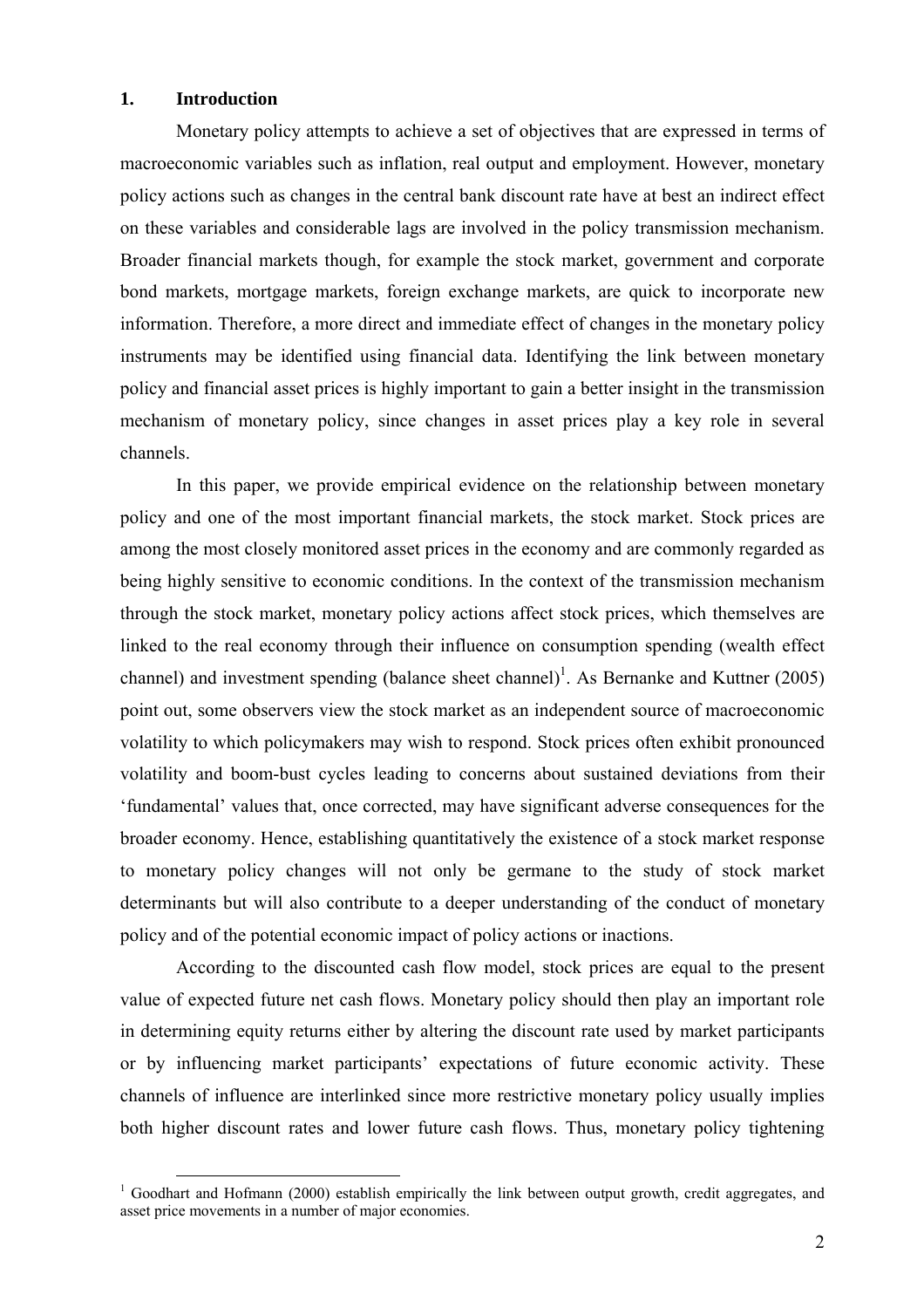should be associated with lower stock prices given the higher discount rate for the expected stream of cash flows and/or lower future economic activity. In contrast, an expansive monetary environment is commonly viewed as good news as these periods are usually associated with low interest rates, increases in economic activity and higher earnings for the firms in the economy. Consequently, stock market participants pay close attention to strategies based on the stance of the monetary authority as inferred by changes in indicators of central bank policy. Also, the financial press often interprets asset price movements as reaction to monetary policy shifts, attributing for instance increases in stock markets to low interest rates.

Previous empirical evidence broadly supports the notion that restrictive (expansive) monetary policy decreases (increases) contemporaneous stock returns, as well as expected stock returns<sup>[2](#page-2-0)</sup>. These studies typically relate stock returns to measures of monetary policy stringency in the context of single equation specifications and/or multivariate Vector Autoregressions (VAR's). In this paper we take a closer look at the impact of monetary policy on stock returns by utilising thirty years of data across thirteen OECD countries. Given the considerable debate on the relative merits of money aggregates during the late 1970s and early 1980s, we adopt the nowadays standard approach of measuring monetary policy using interest rate variables. We expand previous work by examining the sensitivity of our findings to the inclusion of dividend payments in the stock returns calculation, while considering both nominal and real returns. Our results indicate that for the majority of the countries under investigation the monetary environment is an important determinant of investors' required returns. This holds across a variety of returns specifications (nominal, real, dividend adjusted, non-adjusted). We also examine the contemporaneous effect of monetary policy on stock returns taking into account the non-normality typically inherent in such data as well as the significant co-movement of international stock markets. The main result, that expansionary monetary policy boosts the stock market, remains largely robust in most sample countries.

The implications of such findings for monetary policy making and investor portfolio formation are highly important. Central bankers and stock market participants should be aware of the relationship between monetary policy and stock market performance in order to better understand the effects of policy shifts. Monetary authorities in particular face the dilemma of whether to react to stock price movements, above and beyond the standard response to inflation and output developments. There is an ongoing debate in the monetary policy rules literature between the proactive and reactive approach. On the one hand, the proactive view advocates that monetary policymakers should alter interest rates in response to

<span id="page-2-0"></span><sup>&</sup>lt;sup>2</sup> See among others, Conover, Jensen and Johnson (1999), and Thorbecke (1997).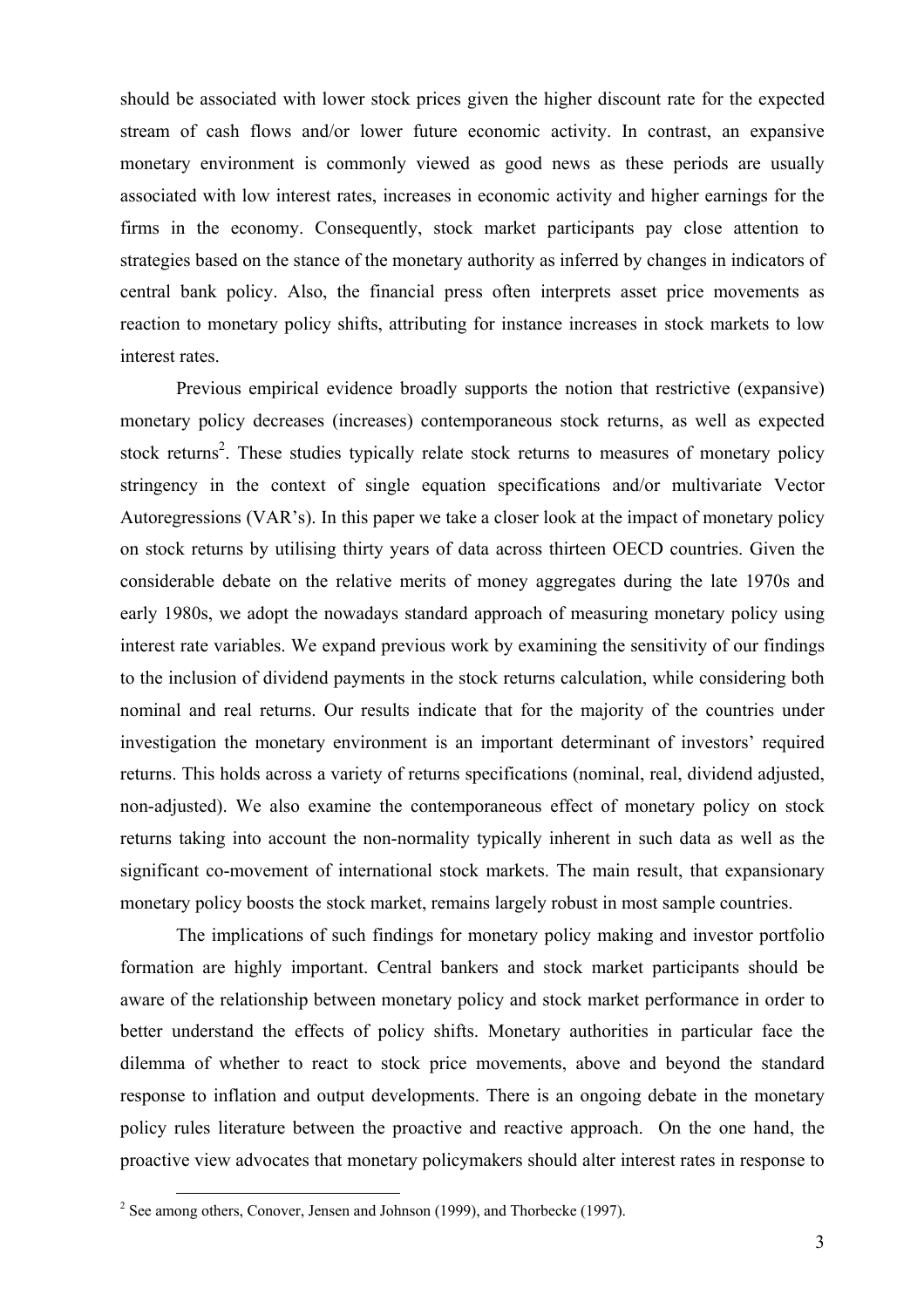developing stock price bubbles in order to reduce overall macroeconomic volatility (see e.g. Cecchetti et al., 2000; Kontonikas and Ioannidis, 2005). On the other hand, according to the reactive approach, monetary authorities should wait and see whether the stock price reversal occurs, and if it does, to react accordingly to the extent that there are implications for inflation and output stability. Hence, the reactive approach is consistent with an accommodative ex post response to stock price changes (see Bernanke and Gertler, 1999, 2001). Despite the difference in the timing of the reaction, both approaches effectively assume that the monetary authorities *can* affect stock market value. It is apparent then, that the empirical verification of this assumption is important for monetary policy formulation.

The rest of the paper is organised as follows. The next section discusses the theoretical framework underlying the relationship between monetary policy and the stock market. Section 3 provides a short survey of the related vast empirical literature. Section 4 describes the data. Section 5 presents the empirical estimates of the impact of monetary policy changes on contemporaneous and expected stock returns, respectively. Section 6 provides conclusions and policy implications.

## **2. Monetary policy and the stock market: theoretical background**

The present value or discounted cash flow model offers useful insights on the stock market effects of monetary policy changes. According to this widely used model the stock price  $(S_t)$  is the present value of expected future dividends  $(D_{t+j})$ . Under the assumption of constant discount rate  $(R)$ , it can be shown that<sup>3</sup>:

$$
S_{t} = E_{t} \left[ \sum_{j=1}^{K} \left( \frac{1}{1+R} \right)^{j} D_{t+j} \right] + E_{t} \left[ \left( \frac{1}{1+R} \right)^{K} S_{t+K} \right]
$$
 (1)

where,  $E_t$  is the conditional expectations operator based on information available to market participants at time *t*, *R* is the rate of return used by market participants to discount future dividends, and *K* is the investor's time horizon (stock holding period). The standard transversality condition implies that as the horizon *K* increases the second term in the righthand side of Eq. (1) vanishes to zero (no rational stock price bubbles):

 $\overline{a}$ 

<span id="page-3-0"></span> $3$  To derive Eq. (1) we may assume for simplicity that there is an investor with two alternative investment opportunities over a one-period horizon: either a stock with expected gross return  $E_t[S_{t+1} + D_{t+1}] / S_t$ , or a riskfree bond with constant nominal gross return 1+*R*. Arbitrage opportunities imply that, for the investor to be indifferent between the two alternatives, they must yield the same expected return:  $E_t[S_{t+1} + D_{t+1}] / S_t = 1 + R$ . We then solve forward the resulting expectational difference equation and obtain Eq. (1).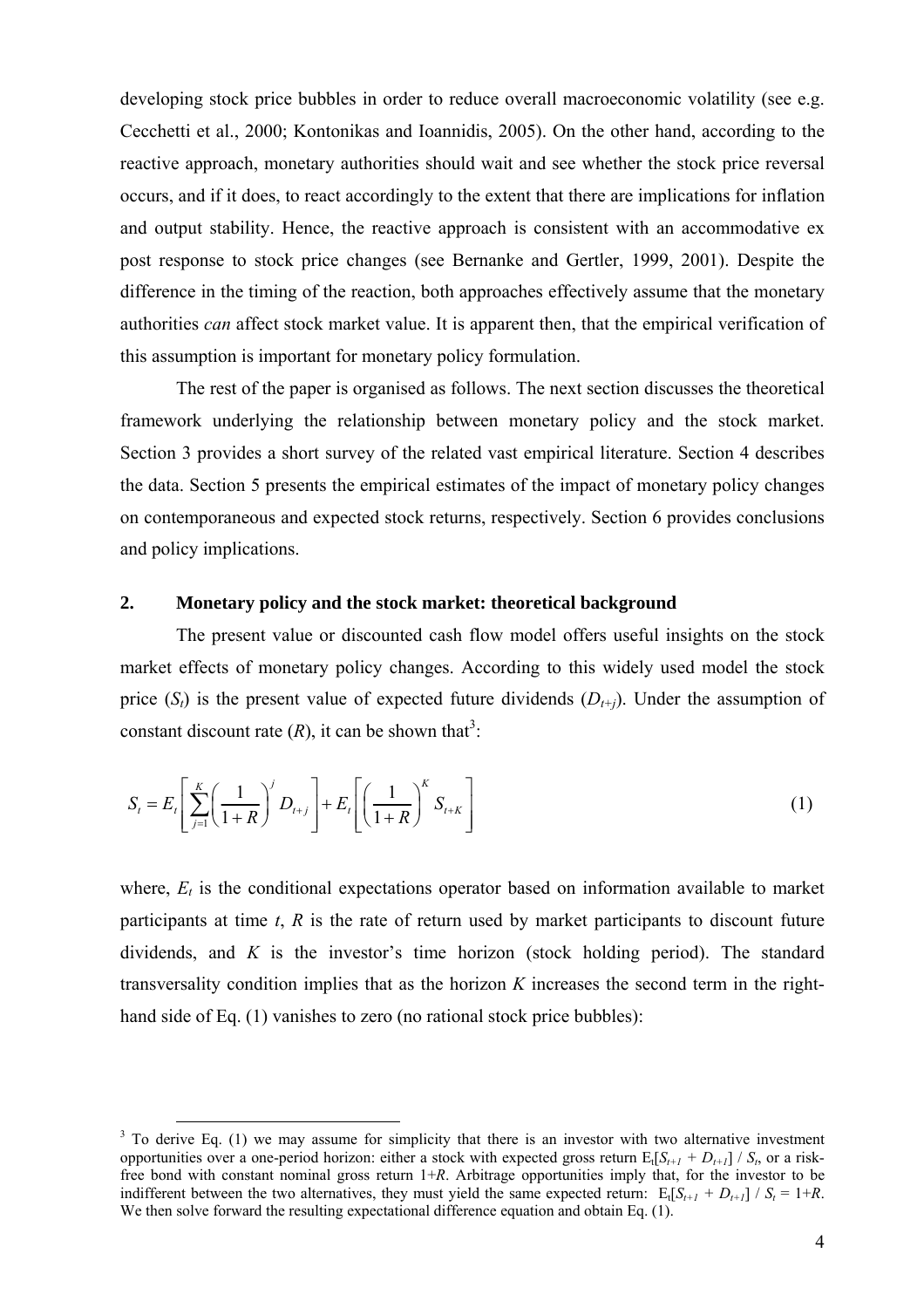$$
\lim_{K \to \infty} E_t \left[ \left( \frac{1}{1+R} \right)^K S_{t+K} \right] = 0 \tag{2}
$$

Thus, we obtain the familiar version of the present value model<sup>[4](#page-4-0)</sup>:

$$
S_t = E_t \left[ \sum_{j=1}^K \left( \frac{1}{1+R} \right)^j D_{t+j} \right]
$$
 (3)

Eq. (3) indicates that a change in monetary policy can affect stock returns in a dual manner. First, there is a direct effect on stock returns by altering the discount rate used by market participants. Tighter monetary policy leads to an increase in the rate at which firms' future cash flows are capitalised causing stock prices to decline. The underlying assumptions are that, first, the discount factors used by market participants are generally linked to market rates of interest and second, the central bank is able to influence market interest rates<sup>[5](#page-4-1)</sup>. Second, monetary policy changes exert an indirect effect on the firms' stock value by altering expected future cash flows. Monetary policy easing is expected to increase the overall level of economic activity and the stock price responds in a positive manner (expecting higher cash flows in the future). Hence, this channel generally assumes the existence of a link between monetary policy and the aggregate real economy. As Patelis (1997) argues, stocks are claims on future economic output, so if monetary policy has real economic effects then stock markets should be influenced by monetary conditions. In the next section we review the previous empirical evidence on the links between monetary policy, the real economy, and the stock market.

## **3. Monetary policy and the stock market: previous empirical evidence**

 $\overline{a}$ 

Thorbecke (1997) employs a number of alternative methodologies to examine the relationship between monetary policy and stock prices in the United States. Using a VAR system that includes monthly equity returns, output growth, inflation, and the federal funds rate, he finds that monetary policy shocks, measured by orthogonalized innovations in the federal funds rate, have a greater impact on smaller capitalisation stocks, this is in line with the hypothesis that monetary policy affects firms' access to credit (see Gertler and Gilchrist,

<span id="page-4-0"></span><sup>&</sup>lt;sup>4</sup> Campbell, Lo, and MacKinlay (1996, p.258) discuss models of rational bubbles that relax the transversality condition. They also derive the present value model with time varying discount rates.

<span id="page-4-1"></span> $5$  Fuhrer (1995) shows that the US monetary policy instrument (federal funds rate) constitutes a source of change for many longer term interest rates.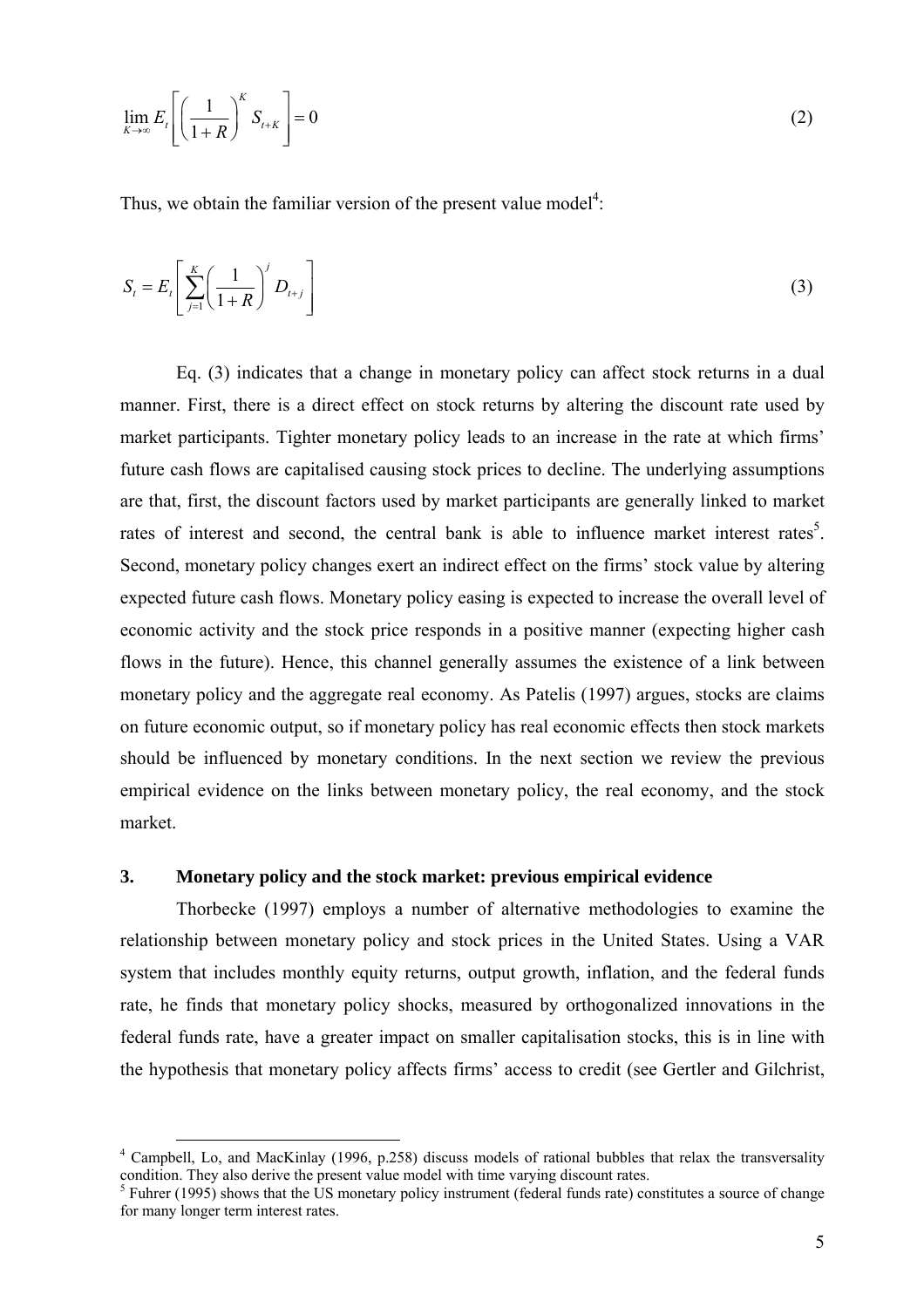1993)<sup>[6](#page-5-0)</sup>. In the same paper, Thorbecke (1997) adopts the Boschen and Mills' (1995) index as an alternative measure of monetary policy conditions<sup>7</sup>. In line with his VAR estimates, he finds that expansionary monetary policy exerts a large and statistically significant positive effect on monthly stock returns. In a recent study, Cassola and Morana (2004) also employ the VAR methodology. In particular, they use a cointegrated VAR system including real GDP, inflation, real M3 balances, short term interest rate, bond yield, and real stock prices in order to examine the transmission mechanism of monetary policy in the Euro area. Their results from impulse response analysis indicate that a permanent positive monetary shock has a temporary positive effect on real stock prices.

Patelis (1997) examines whether some portion of the observed predictability in excess US stock returns can be attributed to shifts in the monetary policy stance. Following Fama and French<sup>8</sup> (1989), he employs the long-horizon regression methodology, using two sets of explanatory variables: monetary policy variables and financial variables. He finds that monetary policy variables are significant predictors of future returns, although they cannot account fully for the observed stock return predictability. Patelis' explanation for the finding that monetary policy indicators are significant predictors of excess stock returns relates to the financial propagation mechanism (Bernanke and Gertler, 1989) and to the credit channel of monetary policy transmission (Bernanke and Gertler, 1[9](#page-5-3)95)<sup>9</sup>.

Jensen and Johnson (1995) also find that monetary policy developments are associated with patterns in stock returns. They show that long-term stock returns following discount rate decreases are higher and less volatile than returns following rate increases. Their motivation for the employment of the discount rate as a proxy for the stance of monetary policy follows from the view that the discount rate is typically regarded as a signal of monetary and possibly economic developments. This argument is based on Waud's (1970) suggestion that discount rate changes affect market participants' expectations about monetary policy. Since rate

<span id="page-5-0"></span><sup>&</sup>lt;sup>6</sup> In order to identify the structural parameters from the VAR estimates, the Choleski identification scheme places equity returns at the last position of the chain order. Such ordering is consistent with the efficient market hypothesis that assumes that the stock market reacts sensitively to shocks in macroeconomic variables (see e.g. Chen, Roll and Ross, 1986)

<span id="page-5-1"></span> $\frac{7}{1}$  This index uses a five-category classification of the monetary policy stance (from strongly anti-inflationary to strongly pro-growth) and is based on the Federal Open Market Committee records and other relevant information

<span id="page-5-2"></span><sup>&</sup>lt;sup>8</sup> Fama and French (1989) regress stock returns at increasing time horizons on the dividend yield, the default spread and the term spread. They find that predictability increases with the time horizon. 9

<span id="page-5-3"></span> $\frac{9}{9}$  Both theories assume that monetary policy shocks are propagated depending on the financial health of the firms in the economy. Shocks to firms' balance sheets are amplified by the financial propagation mechanism through endogenous changes in the agency costs of lending, and the spread between external and internal finance. A monetary policy shock during a easy money period has smaller effects than one during tight money periods, since the financial health of firms has already improved due to higher balance-sheet income (and thus smaller dependence on costlier external finance), and increased bank loan supply.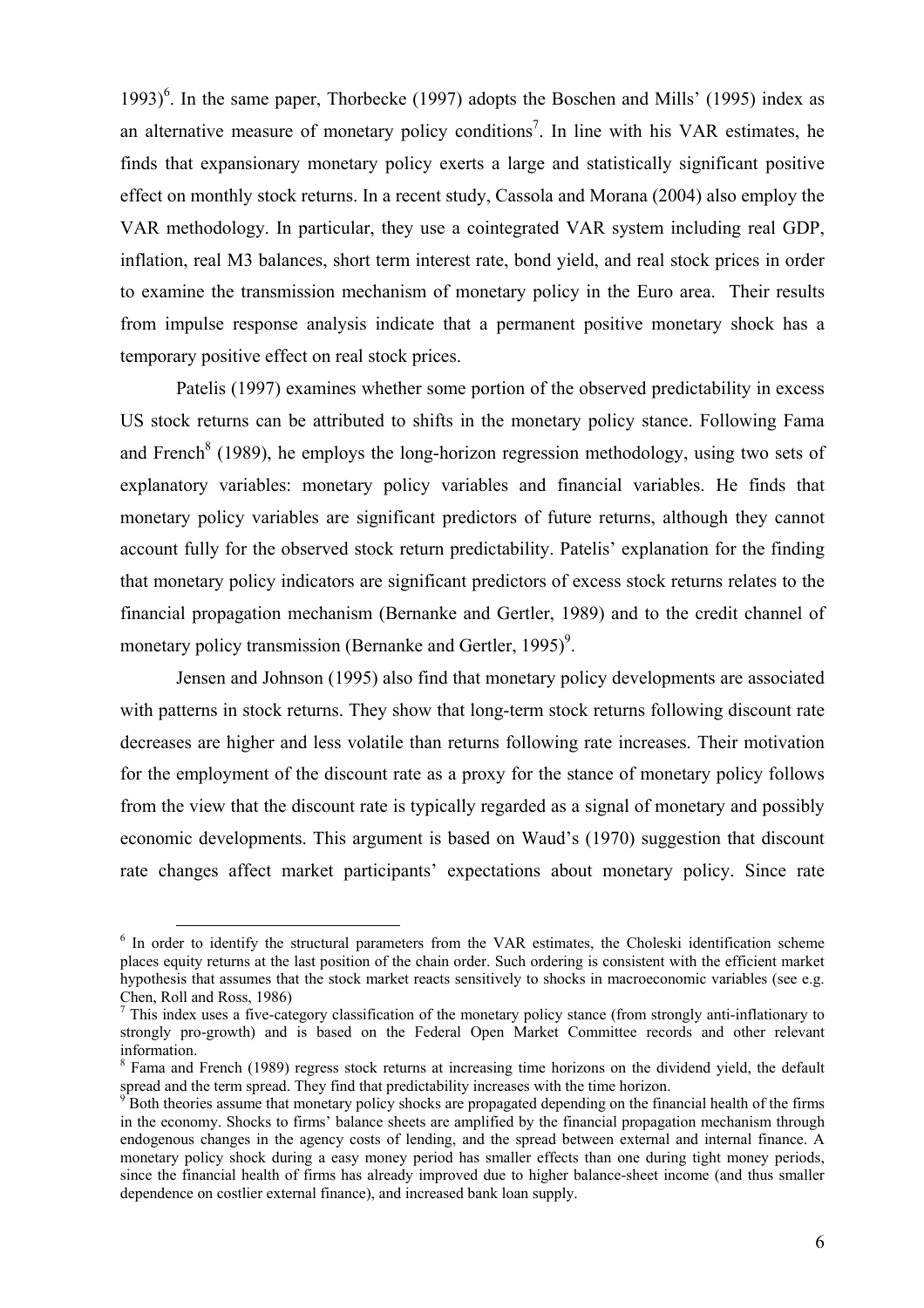changes are made only at substantial intervals, they represent a somewhat discontinuous instrument of monetary policy, and they are established by a public body perceived as being competent in judging the economy's cash and credit needs. Financial economists discuss various reasons why changes in the discount rate may affect stock returns. For example, discrete policy rate changes influence forecasts of market determined interest rates and the equity cost of capital. Also, changes in the discount rate possibly affect expectations of corporate profitability (Waud, 1970).

In a subsequent study, Jensen, Mercer and Johnson (1996) extend the Fama and French (1989) analysis by suggesting that the monetary environment affects investors' required returns. Monetary policy stance is proxied by a binary dummy variable indicating discount rate changes (see also Booth and Booth, 1997). Jensen et al. (1996) find that predictable variation in stock returns depends on monetary as well as business conditions, with expected stock returns being higher in tight money periods than in easy money periods. The results also indicate an asymmetry in the relation between business conditions and stock returns: business conditions could predict future stock returns only in periods of expansive monetary policy.

Conover, Jensen and Johnson (1999) argue that not only US stock returns, but also returns on foreign markets are related with US monetary environments (as well as their local monetary environment). They find that stock returns in twelve OECD countries over the period 1956-1995 are generally higher in expansive US and local monetary environments than they are in restrictive environments. As in Jensen and Johnson (1995) and Jensen et al. (1996), the monetary policy proxy used by Conover et al. (1999) is a dummy variable based on discount rate changes. Jensen et al. (1996) show that this categorisation of monetary regimes effectively differentiates US monetary conditions<sup>10</sup>.

## **4. Data and descriptive statistics**

We employ monthly stock prices and interest rates data from thirteen countries over the period January 1972 to July 2002. The data are obtained from OECD's *Main Economic Indicators: Historical Statistics.* Our sample of advanced economies, includes the G7 (United States, United Kingdom, Japan, Germany, France, Italy and Canada), and other European economies: Sweden, Finland, Switzerland, Belgium, Netherlands, Spain. Out of the nine European Union sample countries: Germany, France, Italy, Finland, Belgium, Netherlands,

<span id="page-6-0"></span> $10$  Note that as Conover et al. (1999) argue, while this method for monetary regime classification effectively differentiates monetary conditions, the procedure is not advocated as the best technique of identifying minor changes in the stringency of monetary policy.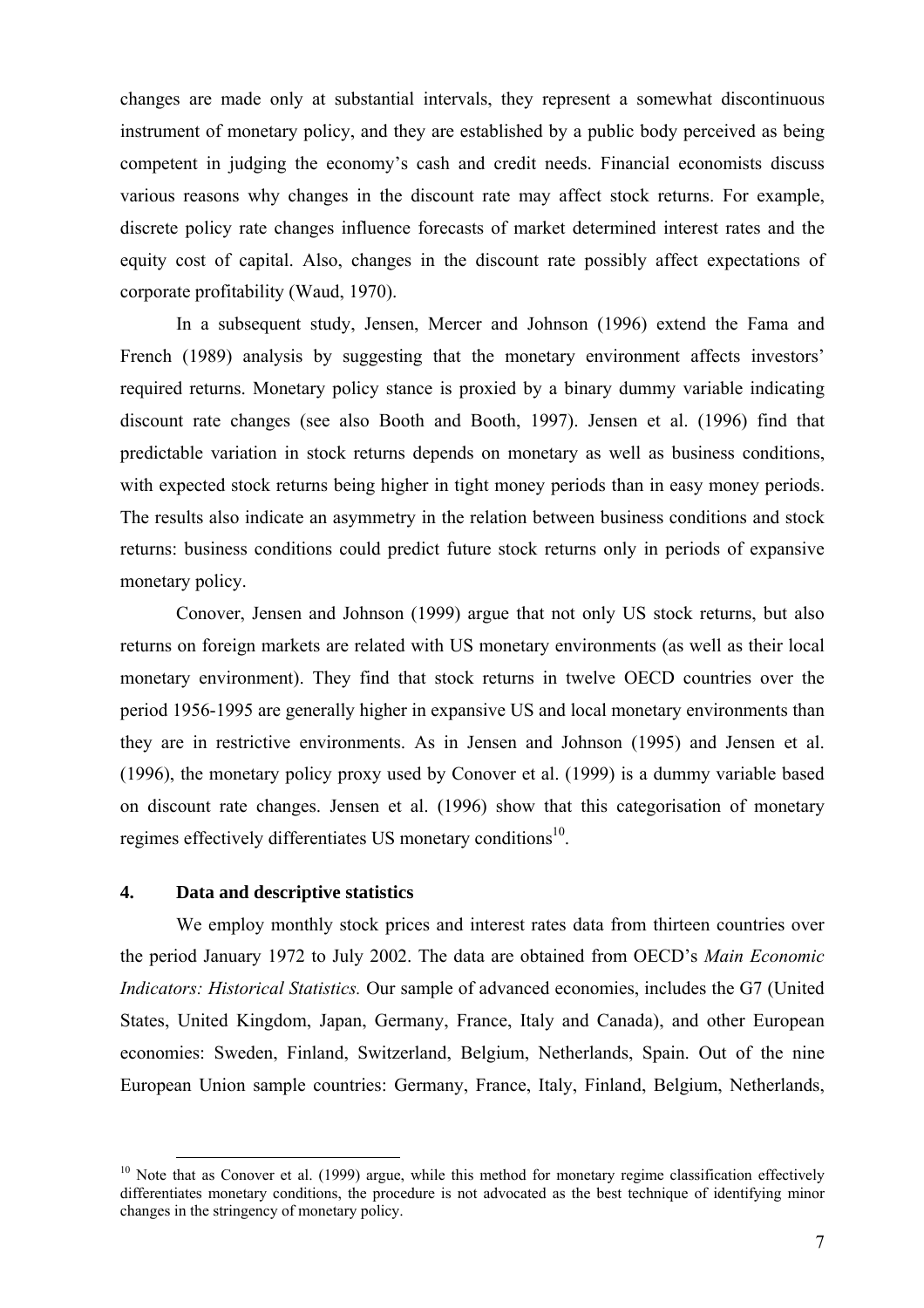Spain, UK, Sweden, the first seven have adopted the single European currency and common monetary policy in the context of the European Monetary Union (EMU) ever since 1999.

Table 1.1 presents summary statistics for monthly nominal stock returns over the thirty year sample period. The mean monthly stock return for Sweden, Finland, and France is the highest while it is the lowest for Japan, Belgium, Germany, and Canada. The standard deviation of returns is the highest for Italy, Finland, and UK while it is the lowest for the US, Belgium, and Canada. The Jarque-Bera test for normality indicates that stock returns are nonnormally distributed. Non-normality is a typical feature of stock returns data, especially in higher frequencies, potentially leading to problems with hypothesis testing based on reported probability statistics from regression analysis. The non-normality of stock returns will be accounted for, through bootstrap analysis.

## [TABLE 1.1]

We also calculate the correlation coefficient of local stock returns with US stock returns. The correlation is positive for all countries and exceeds 40% for Canada, Netherlands, UK, Switzerland, Germany, Sweden, and France. The correlation is less than 40% for Japan, Belgium, Italy, Spain, and Finland. The emerging high degree of correlation between international equity markets is a relatively recent phenomenon<sup>11</sup>. Several explanations have been suggested, including the increasing level of diversification of firms' sales and financing across countries that exposes firms, more than before, to the global business cycle, causing national stock markets to move together more. Another explanation for the rise in comovement since the mid-1990s is that it simply a temporary phenomenon associated with the recent stock market bubble. Finally, additional reasons include the convergence in industrial composition and greater policy coordination across countries, or simply that country-specific shocks have declined in importance (Brooks and Del Negro, 2002). The high degree of international correlation is another feature of stock returns data that will be taken into account in the empirical estimations.

## [TABLE 1.2]

Table 1.2 presents summary statistics for short-term interest rates. From the early 1990's researchers and policy makers focused mainly on interest rate variables and spreads as indicators of monetary policy. The change in the short-term interest rate is one of our measures for the stance of the monetary authority. Short-term interest rates are proxied by the three-month Treasury Bill (TB) rate (see also, Nelson, 2000). TB rates are highly correlated

<span id="page-7-0"></span><sup>&</sup>lt;sup>11</sup> As Brooks and Del Negro (2002) argue, the monthly correlation coefficient of US stock returns with stock returns in other developed economies has risen from a relatively stable level of around 0.4 from the mid-1980s through the mid-1990s to close to 0.9 more recently.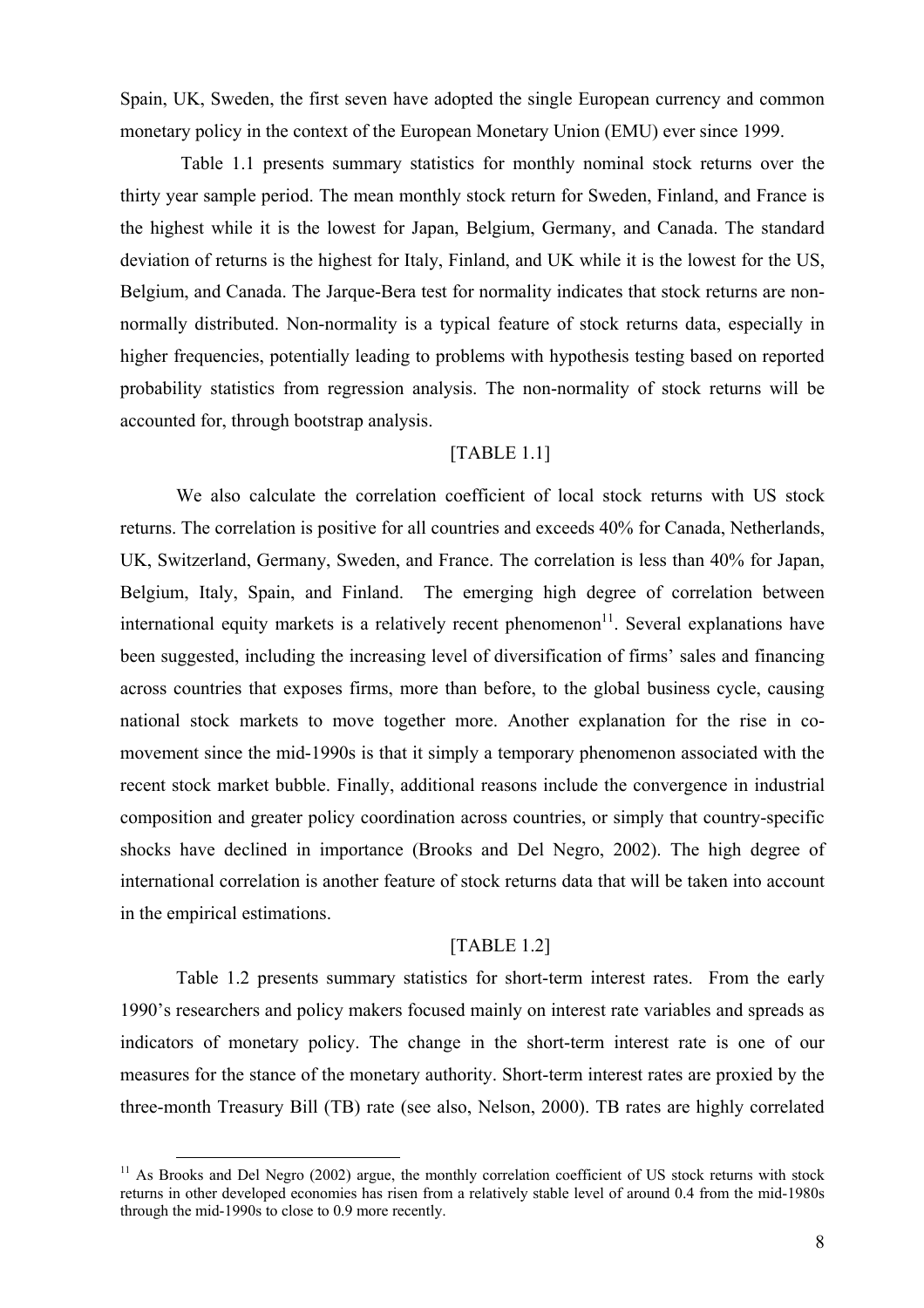with the central bank interest rate instruments<sup>12</sup>. In Euro-members, national monetary policies were abolished on December 1998. Thereafter, common monetary policy is implemented by the European Central Bank (ECB) through changes in the ECB refinancing rate. Local TB rates reflect the single ECB interest rate plus local market risk. Over the period 1999.01- 2002.07, the correlation between the local three-month TB rate and the ECB refinancing rate is equal to 0.84, 0.89, 0.97, 0.97, 0.98, 0.97, 0.99 in Finland, France, Germany, Italy, Belgium, Netherlands and Spain, respectively.

The average short tem interest rate is the highest for Italy, Spain, and UK while it is the lowest for Japan, Germany, and Netherlands. The volatility of short-term rates is substantially lower than the equity return volatility. Interest rate standard deviations obtain values in the neighbourhood of 2% to 5%, while the equity return standard deviations range from 4% to 7%. The standard deviation of short-term rates is the highest for Spain, Italy, and Canada while it is the lowest for Japan, Finland, and Sweden. The average standard deviation of sample short-term interest rates is almost two times smaller than the average standard deviation of stock returns (2.85% as opposed to 5.55%), reflecting the higher risk associated with stock market investment. The Jarque-Bera test shows that, similarly to stock returns, interest rates are non-normal variables. The correlation between local short-term rates and US rates is the highest for Canada, UK and Belgium (see also Conover et al., 1999). In contrast, the correlation coefficient with the US rate is the lowest for Spain and Switzerland. The results in Tables 1.1 and 1.2 suggest that our sample exhibits a high degree of diversity with respect to average stock market performance and monetary policy, and their unconditional volatilities. Foreign stock market returns and short-term interest rates are positively correlated with their US counterparts, but their correlations range substantially across the sample. The results from ADF unit root tests with intercept and/or trend indicate that over the period 1972- 2002, stock returns (nominal, real, dividend adjusted) and the first difference of short-term interest rates can be treated as stationary variables in all sample countries<sup>13</sup>.

Apart from the change in the short term interest rate, we also employ an alternative proxy for the stance of the monetary authority, that is, a binary dummy variable based upon changes in the discount rate constructed according to Jensen et al. (1996) approach. Unlike the TB rate, the discount rate is not market determined but administered by the central bank<sup>14</sup>. The discount rate dummy variable is equal to one if the previous discount rate change was an

<span id="page-8-0"></span> $12$  Calculations from the authors (available upon request) indicate that the correlation coefficient between three month TB rates and central bank discount rates over the period 1972-2002 is close to one (except from Switzerland where it is 0.58). <sup>13</sup> The results are available from the authors upon request. <sup>14</sup> The discount rate is the rate of interest at which the central bank is willing to supply reserves to the financial  $\frac{14}{1$ 

<span id="page-8-1"></span>

<span id="page-8-2"></span>system and is used to cover rates such as the federal funds rate in the US and the repo rate in the Euro area.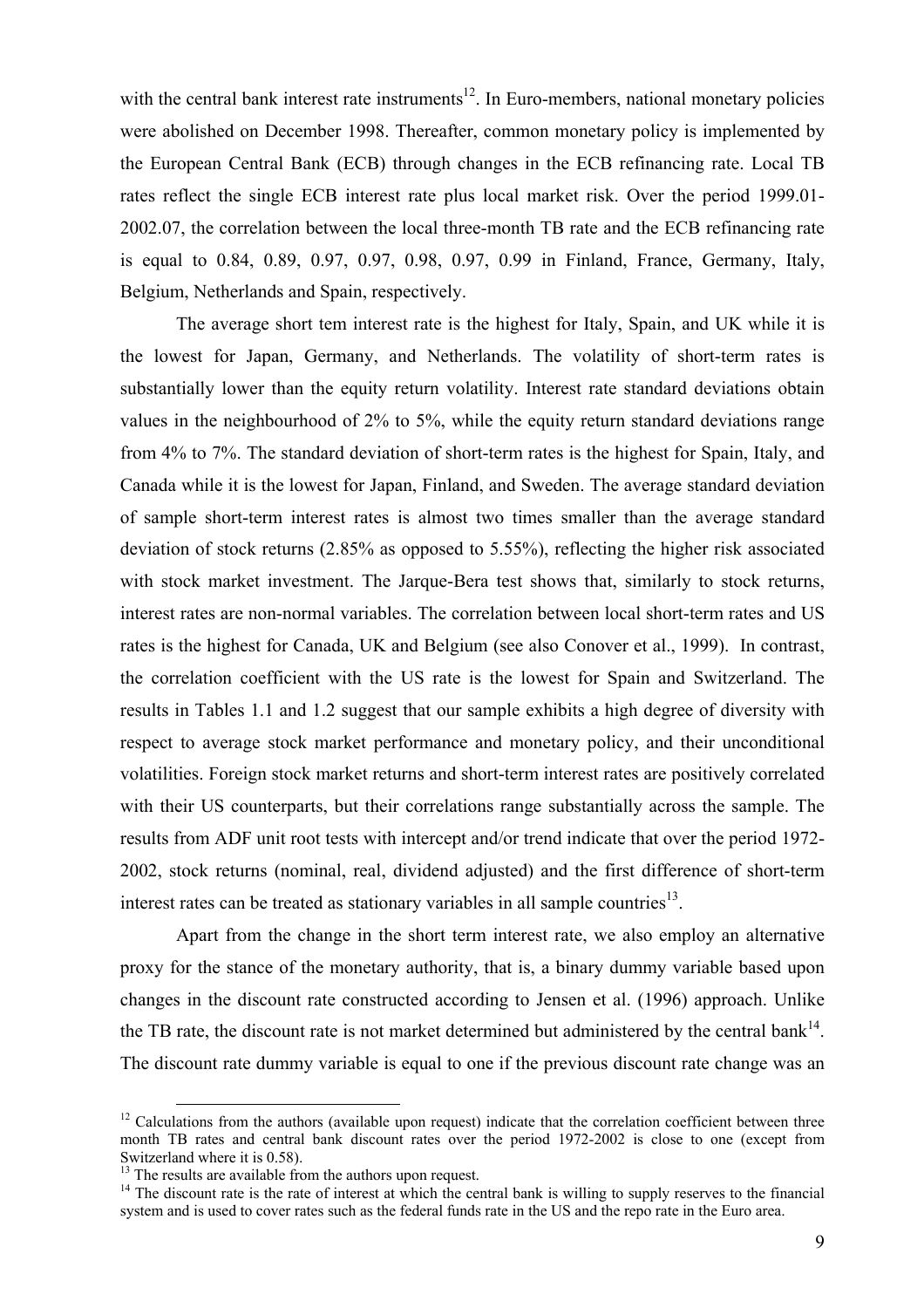increase (restrictive monetary policy) and zero (expansive monetary policy) if the previous change was a decrease. The monetary environment classification remains the same until the discount rate is changed in the opposite direction, since the central bank is assumed to be operating under the same fundamental monetary policy until the discount rate is changed in the opposite direction from the prevailing trend<sup>15</sup>. Following Jensen et al. (1996), we exclude months when the discount rate was pegged to a market rate than being set by the central bank itself. This results in elimination of data for Canada from March 1980 to December  $1993^{16}$ . Local discount rate data for Belgium, France, Finland, Germany, Italy (Euro members) is available up till December 1998; over the rest of the sample period (1999.01-2002.07), we use the ECB refinancing rate as a proxy for the Euro-members discount rate.

#### [TABLE 2]

As shown in Table 2, the number of expansive and restrictive periods varies substantially from country to country implying a disparity in how actively discount rates were used by the sample central banks. In the United Kingdom there were 19 expansive and 14 restrictive periods, while in Japan we document only 4 periods of expansive and 3 periods of restrictive monetary policy. The average duration of the monetary environments varies significantly, with Japan reporting the highest average duration of expansive periods (74 months) and Germany the highest average duration of restrictive periods (32 months). Switzerland also has long expansive monetary periods, while Finland and UK have about the same mean duration for restrictive and expansive periods. The United States experienced 7 expansive and 7 restrictive monetary policy periods, giving a total of 195 expansive and 146 restrictive months, respectively. Table 2 also shows summary statistics for the average monthly real stock returns across monetary environments. It appears that in all sample countries, stock returns are lower during periods of restrictive monetary policy. The average real equity return during expansive periods is positive, ranging from 0.39% per month in Japan to 1.77% in Finland. On the other hand, during periods of tighter monetary policy the average return on stocks is negative.

#### **5. Econometric framework and results**

In this section, we extend the literature that examines the contemporaneous relationship between monetary policy and stock returns by utilizing a more up-to-date dataset, by checking

<span id="page-9-1"></span><span id="page-9-0"></span><sup>&</sup>lt;sup>15</sup> For example, the period following a discount rate decrease is classified as expansive. Further discount rate decreases do not alter the classification of the monetary environment. The initial categorization of monetary environments cannot begin until there is a change in the discount rate. For instance, the first change in the discount rate for Sweden, and hence the first characterisation of the monetary environment, occurs in April 1974  $16$  Spain and Netherlands are also excluded from the empirical analysis using the discount rate dummy variable, due to the lack of adequate number of discount rate observations in the Datastream series.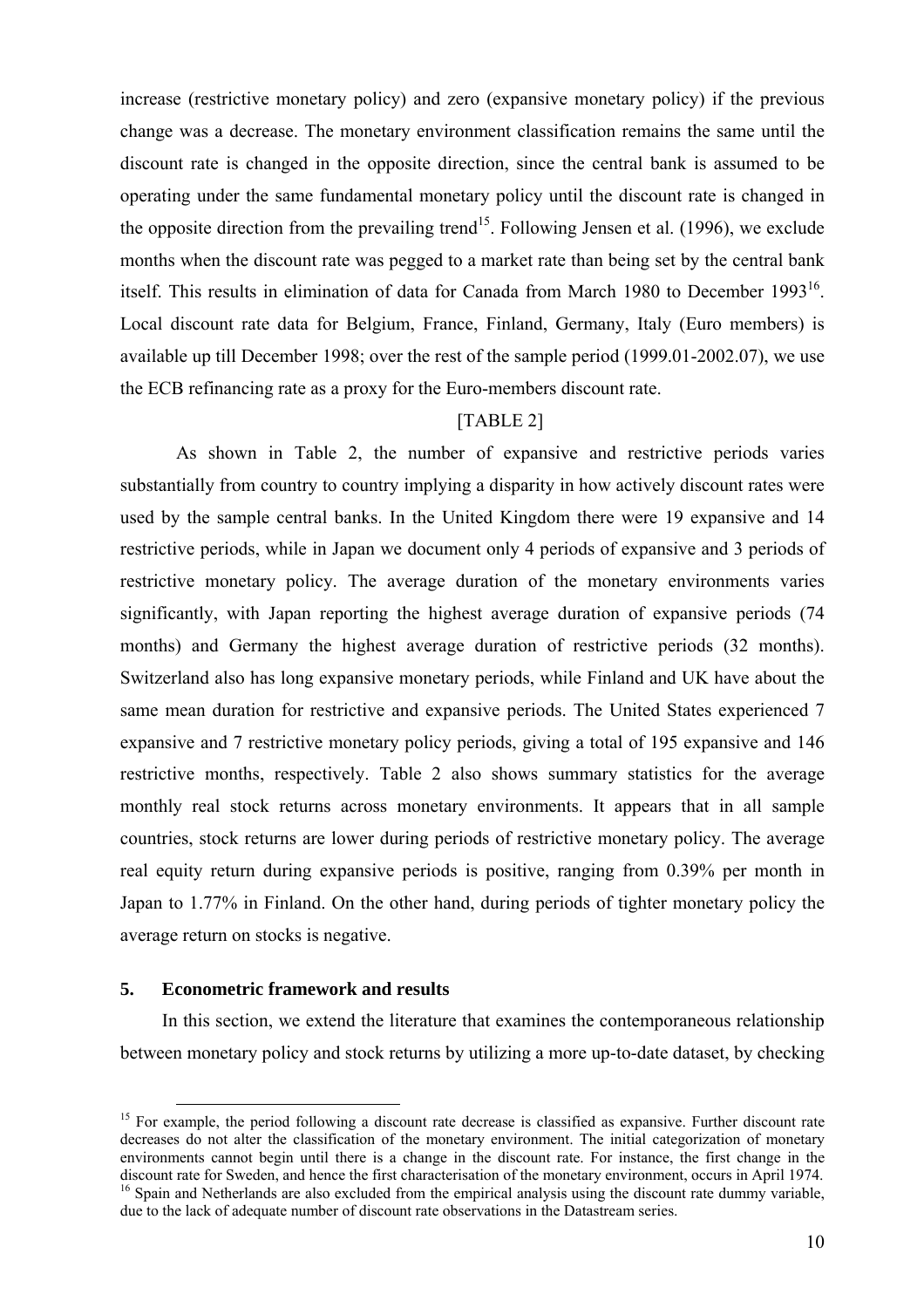the robustness of the empirical findings to inclusion of dividend payments in stock returns, and by taking into account the non-normality inherent in our data as well as the significant co movement of international stock markets. We also estimate the impact of monetary policy shifts on expected stock returns across a variety of returns' specifications.

## **5.1 Monetary policy and contemporaneous stock returns**

The contemporaneous relationship between monetary conditions and stock returns is examined using the following regression model:

$$
\Delta s_t = a + \beta \Delta r_t + u_t \tag{4}
$$

where  $\Delta s$ <sub>i</sub> is a measure of equity returns (measured in local currency). Measures used in this study are nominal returns (with and without dividends), and real returns (with and without dividends). The independent variable,  $\Delta r_t$ , denotes our measure of monetary policy changes. It is assumed that positive (negative) values of the change of the short-term rate are associated with a restrictive (expansive) monetary environment. If the  $\beta$  coefficient is negative and statistically significant, then it is implied that monetary tightening depresses the stock market within the same month that the interest rates increase(s) occurred. Eq. (4) has been frequently used in the financial economics literature with previous international evidence broadly supporting a negative relationship between stock returns and (the level or the first difference of) interest rates<sup>17</sup>. We estimate Eq. (4) using both single and multivariate estimators whilst making inferences under both heteroscedasticity consistent variance estimators and test statistics obtained by using the bootstrap. Thus, our results are robust to both the measure of the change in monetary policy and the employed inferential and estimation procedures.

We begin by estimating Eq. (4) using ordinary least squares and using the Newey-West heteroscedasticity consistent covariance matrix estimator. As we are using several combinations of the measure of the dependent variable and estimators, we present a small sub-set of our detailed results, and provide a summary of all results in Table 6 later on in the text. In Table 3, the estimated intercepts are all positive and the majority of them statistically significant at the conventional significance levels, reflecting the generally positive average returns associated with stock market investment. The *F* statistic indicates acceptance of the null of joint insignificance only in the cases of Finland, Japan, Spain and Switzerland. Ten of

<span id="page-10-0"></span><sup>&</sup>lt;sup>17</sup> In the literature that examines the effect of inflation on stock prices, using a generalised Fisher effect framework (which relates nominal stock returns with expected inflation), expected inflation is often proxied by the nominal Treasury Bill rate at the beginning of the period, see e.g. Fama and Schwert (1977). Fama and Schwert justify this approach by observing that almost all of the variability in the nominal TB rate is due to revisions of inflation expectations (see also Fama, 1975). More recent literature on monetary policy rules also suggests a positive correlation between the level of short-term interest rates and inflation, (Taylor, 1993).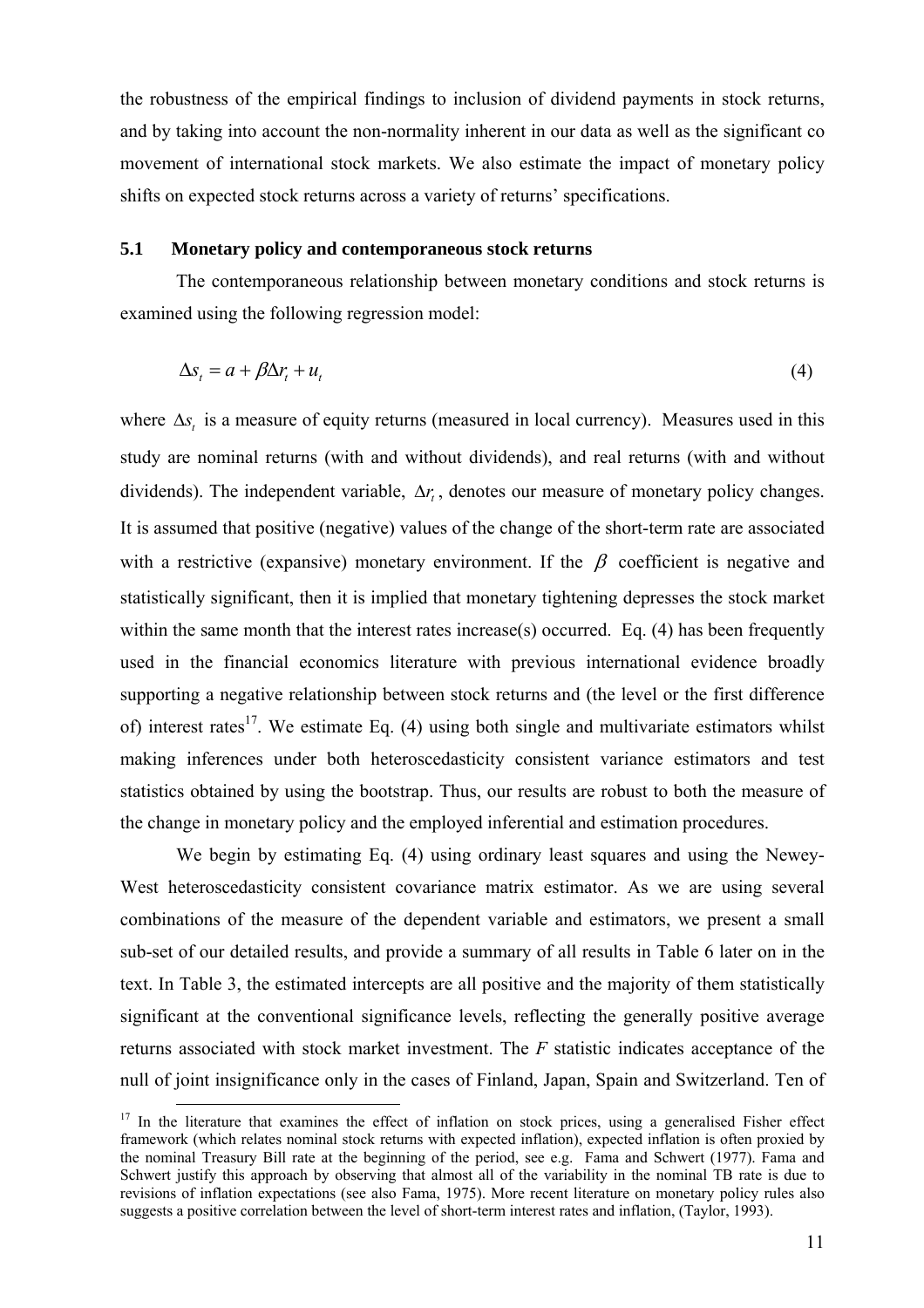the thirteen coefficient estimates for local monetary conditions are negative and statistically different from zero at conventional significance levels, indicating that higher interest rates are associated with lower stock returns. Hence, it appears that monetary policy shifts are transmitted to the stock market.

## [TABLE 3]

Some of the largest return differences are observed in the UK, France, Canada, and Italy. On an annualized basis, the returns in expansive monetary environments exceeded the returns in restrictive environments for these countries by approximately 31%, 28%, 20%, and 16%, respectively. These differences exceed the difference of approximately 10% exhibited by the US market. Especially strong statistical relationships are observed for four of the thirteen sample countries. Specifically, the monetary conditions coefficient is significant at the 1% level in Belgium, Canada, France and UK. The regression *R*-squares suggest that, for these four countries, the monetary policy variable explains approximately 3% to 8% of the variation in stock returns. Given the monthly horizon of our data, the proportion of stock variation that is explained is relatively high. The results indicate that only in Finland, Japan and Spain stock returns are unrelated to the change in short-term interest rate.

The fifth column of Table 3 shows the Jarque-Bera test for normality of the residuals from regression Eq. (4). The Jarque-Bera test rejects residual normality in all sample countries. In order to calculate the non-normality-adjusted critical values, we undertook bootstrap analysis. In particular, we created 1000 bootstrapped versions of the original dependent variable (nominal stock returns) using the reshuffled (random draw with replacement) scaled residuals. The generated dependent variable is then regressed on the original explanatory variable (lagged change in short-term rate). This process is repeated 1000 times for each country in the sample, generating 1000 t-ratios. These 1000 t-ratios are then sorted, so that the 5% critical values can be selected as the  $25<sup>th</sup>$  (lower bound) and 975<sup>th</sup> (upper bound) values of the series. Finally, average critical values are computed from 100 repetitions of 1000 iterations producing a distribution of critical values<sup>18</sup>.

Another sensitivity test for the validity of the results involves taking into account the contemporaneous correlation in the error terms across equations of the local country model . As we showed, US stock returns are strongly correlated with stock returns in the other sample countries. We suspect that this correlation may be present in the residuals of Eq. (4) across different countries, and therefore, we form the following system of equations, to be estimated with the seemingly unrelated regression method (SUR):

<span id="page-11-0"></span><sup>&</sup>lt;sup>18</sup> The OLS results using bootstrapped confidence intervals are summarised in Table 6. The confidence intervals themselves are not presented but are available from the authors upon request.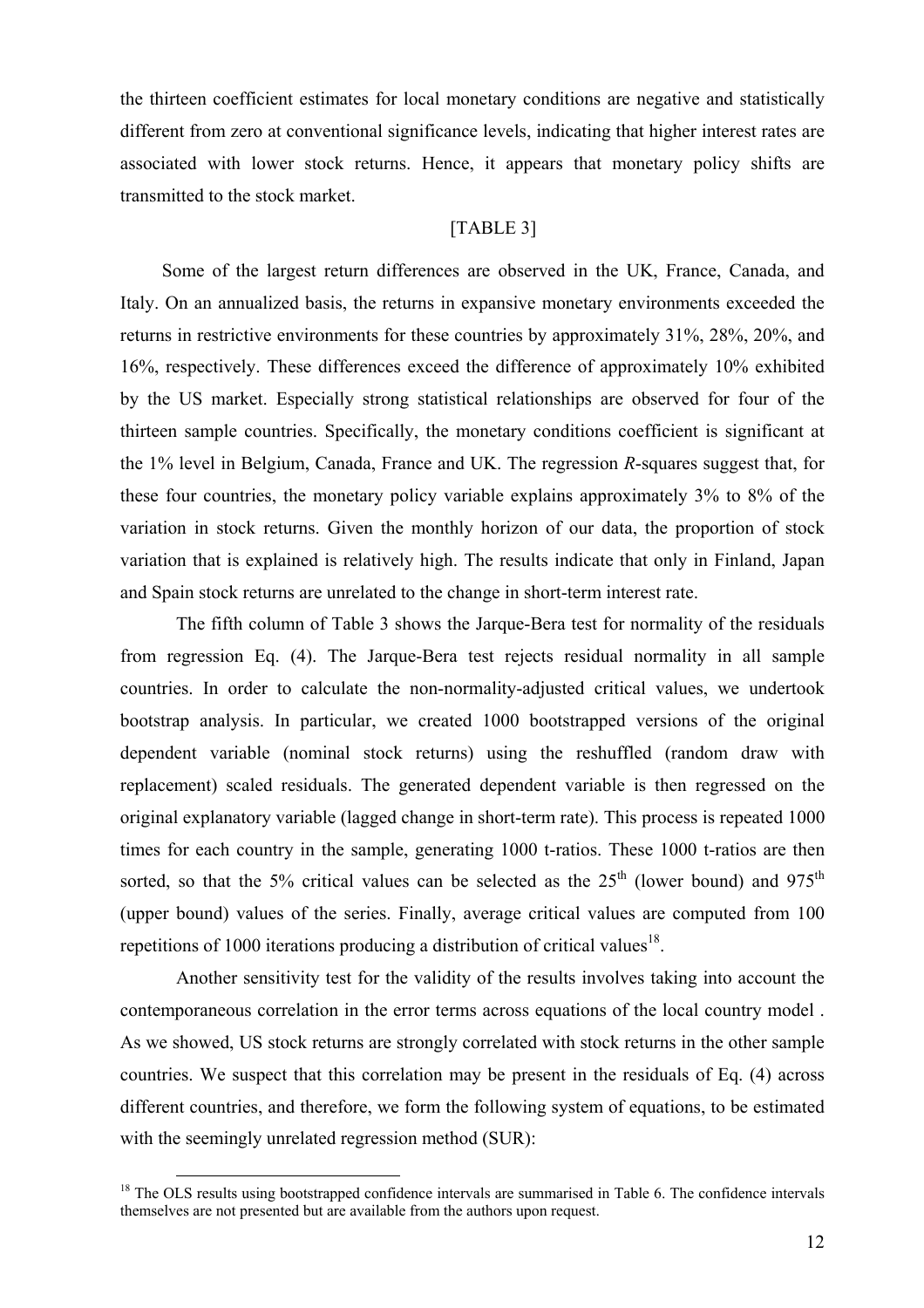$$
\Delta S_{j,t} = a_j + \beta_j \Delta i_{j,t} + u_{j,t} \tag{5}
$$

where, *j* = Belgium, Canada, Finland, France, Germany, Italy, Japan, Netherlands, Spain, Sweden, Switzerland, UK, US. The SUR method, also known as the multivariate regression (or Zellner's method) estimates the parameters of the system, accounting for heteroskedasticity, and contemporaneous correlation in the errors across equations. SUR results are summarized in Table 6. To establish the robust nature our results to the choice of dependent variable, we proceed by repeating the estimation using real stock returns.

#### *Real stock returns*

Stock returns usually respond negatively to increased inflation (see e.g. Fama, 1981) and at the same time central banks typically respond with interest rate increases to increases in inflation. In this scenario, stock returns will decrease when monetary policy is contractionary, but this decrease will be related with changes in inflationary expectations. To determine whether the patterns identified in nominal returns are also present in real returns, we estimate the following regression model:

$$
\Delta s r_t = a + \beta \Delta r_t + u_t \tag{6}
$$

where,  $\Delta s r_t = \Delta s_t - \pi_t$  is the monthly real stock return,  $\pi_t$  is the monthly inflation rate. We use monthly consumer price indices from the OECD's *Main Economic Indicators: Historical Statistics* in order to calculate  $\pi_t$  as the first difference of the natural log of consumer prices.

### [TABLE 4]

The results in Table 4 are qualitatively the same with those in Table.3, where nominal equity returns were used in the estimation. For all countries, but Finland and Spain, the coefficient of the change of the short-term interest rate is negative and statistically different from zero at the usual levels of significance. For seven countries (Belgium, Canada, France, Italy, Netherlands, Sweden, UK) the relationship is significant at the 1% level. Large real return differences, associated with higher interest rates, are observed in UK and France. One striking difference between the results of Tables 3 and 4 is the statistical insignificance of the intercept for all the sample countries (except Sweden) when real returns are employed.

Overall, we find that contractionary monetary environments depresses not only nominal but also inflation adjusted stock returns. Bootstrap analysis summarized in Table 6 reveal that after non-normality in the residuals is taken into account, the relationship between changes in interest rates and stock returns is statistically different from zero at the 5% level in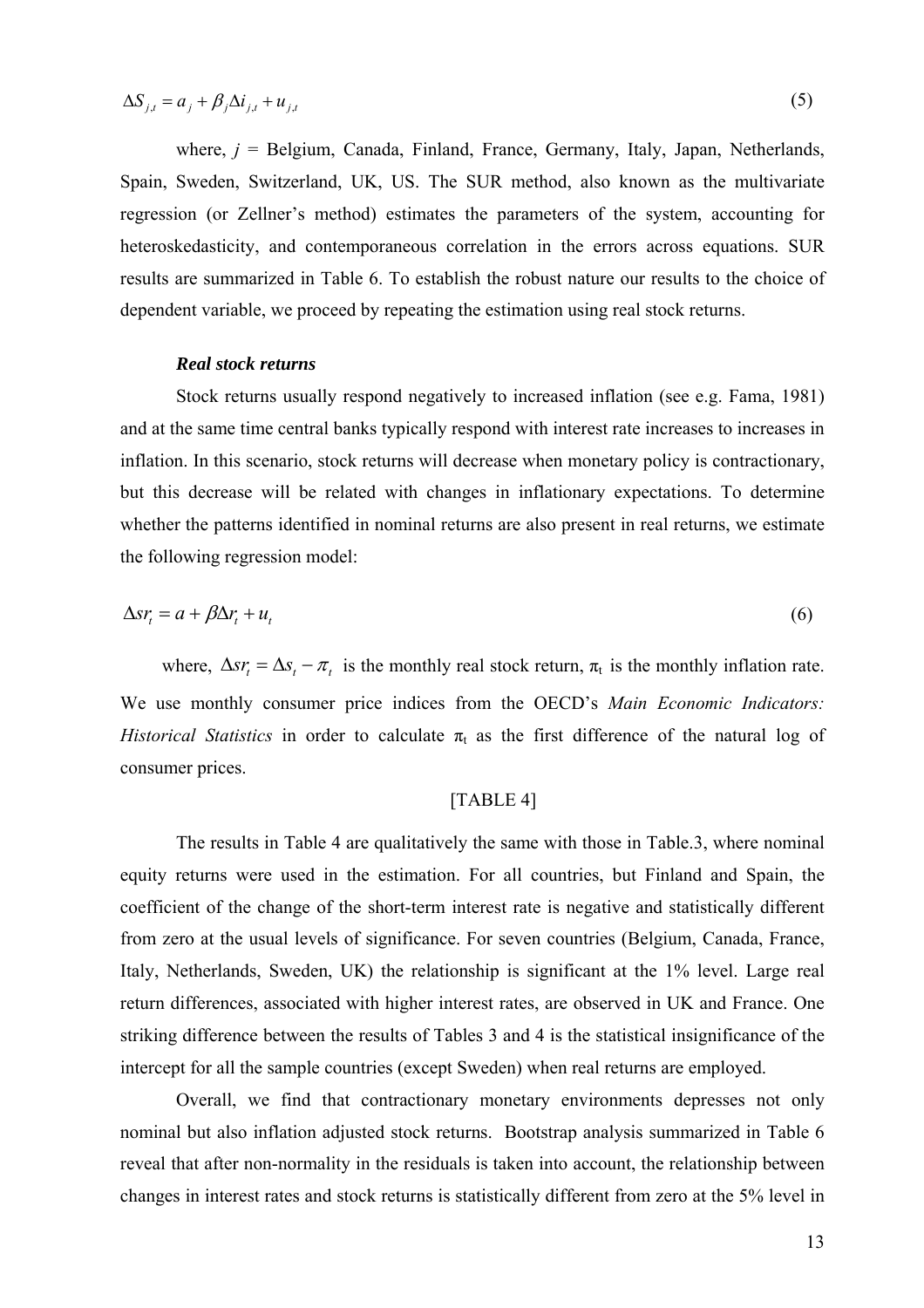10 out of the 13 countries. Multivariate estimation of Eq. (6) for the 13 sample countries using the SUR method, indicates that the findings are identical to those obtained using nominal stock returns (see Table 6).

#### *Dividend adjusted stock returns*

The national stock price indices employed for the construction of the nominal and real return series are not adjusted for dividend payments. In order to perform an additional examination of the results' robustness, return series that include dividends were obtained from the Datastream Total Markets series<sup>19</sup>. Table 4.3 presents the results from the estimation of Eq. (6) using dividend adjusted nominal stock returns ( $\Delta S_t^D$ ). It is evident that inclusion (or exclusion) of dividends in the calculation of the returns doesn't affect the strongly negative relationship between changes in the short-term interest rate and stock returns in Belgium, Canada, France, Italy, Netherlands, UK, US. Using nominal dividend adjusted returns, the coefficient of the proxy for monetary tightening is negative and statistically significant at the 10% level of significance in 11 of the 13 sample countries. Especially strong patterns are observed in France and the UK, where return differences of more than 2% (on a monthly basis) are observed. The majority of the estimated intercepts are positive and significant and higher in value, as compared to the case when we exclude dividends from the returns calculation. The Jarque-Bera tests in Table 5 indicate the presence of non-normality in the residuals of our estimated models. Bootstrapped confidence intervals show that the impact of interest rate changes on equity returns remains statistically significant in the majority of our sample countries, even when error non-normality is accounted for, in line with the findings for non-dividend adjusted returns (see Table 6).

## [TABLE 5]

Table 6 provides a comprehensive summary of the econometric evidence obtained using all our measures of equity returns and estimators. Summarizing the findings of this subsection, we obtain a consistent strong negative contemporaneous impact of monetary policy on stock returns in seven sample countries: Belgium, Netherlands, Italy, France, UK, US and Canada. In contrast, the results do not suggest any contemporaneous relationship at the 5% level in Finland, Spain and Japan. Japan is a particularly interesting case given the size of its economy and the huge boom and bust cycle that it experienced in land and stock prices over the end of the 1980s and the beginning of the 1990s. As Okina, Shirakawa and Shiratsuka (2001) point-out, from the start of 1989 the Bank of Japan began seriously addressing the

<span id="page-13-0"></span><sup>&</sup>lt;sup>19</sup> The series commence on February 1973 for Belgium, Canada, France, German, Italy, Japan, Netherlands, Switzerland, UK, and US while for Sweden, Spain, and Finland on 1982.02, 1987.04 and 1988.05, respectively.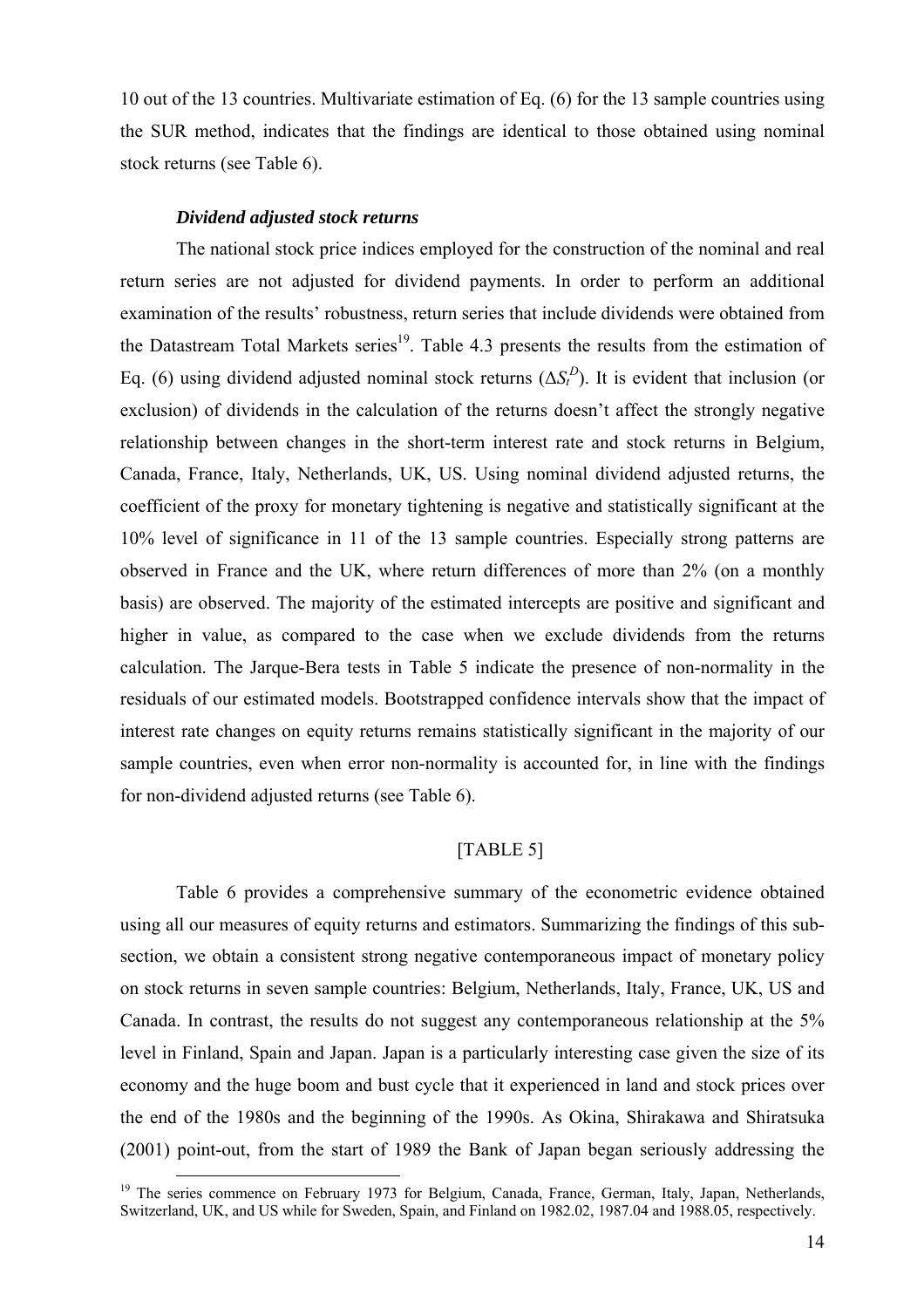question of raising the discount rate, but faced difficulties in persuading the government or the general public on the need to tighten monetary policy. Eventually, Japanese monetary policy start tightening on May 1989, while the bubble was in full swing, but "the economy expanded rigorously even after the official discount rate was raised" and "it took a considerable time for these hikes to have visible effects on money supply and asset prices... Stock prices continued to rise until end-1989, and in 1990 plummeted with a few rebounds on the way" (Okina, Shirakawa and Shiratsuka, 2001, p. 425). Hence, historical experience alone suggests that the effect of policy changes may not be contemporaneous, and lags may be involved in the transmission of monetary policy to stock prices. Taking this into consideration, in the next sub-section we will look at the lagged effect of monetary policy on stock returns, or in other words, the effect of discount rate changes on expected stock returns.

## [TABLE 6]

Finally, sensitivity analysis indicates that accounting for non-normality in equity returns generally increases the number of countries with a significant contemporaneous relationship between monetary policy and stock returns. Bootstrap results show that Germany should be included in the list of countries with significant monetary policy betas (and Switzerland in the case of non-dividend adjusted stock returns). Also, comparing single equation OLS estimates, with system SUR estimates, we see that controlling for international stock market correlation affects the monetary policy-stock returns relationship only in Sweden, rendering it insignificant. Overall, the results broadly support the notion that stock market valuations are affected by contemporaneous monetary policy changes.

## **5.2 Monetary policy and expected stock returns**

The previous sub-section verified a strong negative contemporaneous response of stock markets to increases in the level of interest rates. In the majority of our sample countries, the empirical results suggest that stock returns are generally higher in expansive monetary environments than they are in restrictive environments. In this sub-section we use the Jensen et al. (1996) dummy variable measure of monetary policy and examine whether the monetary environment is an important consideration for investor required returns. We expand on previous work by Jensen et al. (1996) and Conover et al. (1999) by utilising a more up-todate dataset and by looking at the robustness of the findings to inclusion of dividend payments in the calculation of stock returns. We estimate Eq. (7) using nominal  $(\Delta S_t)$ , real  $(\Delta s_t)$ , nominal dividend-adjusted ( $\Delta S_t^D$ ) and real dividend-adjusted stock returns ( $\Delta S_t^D$ ):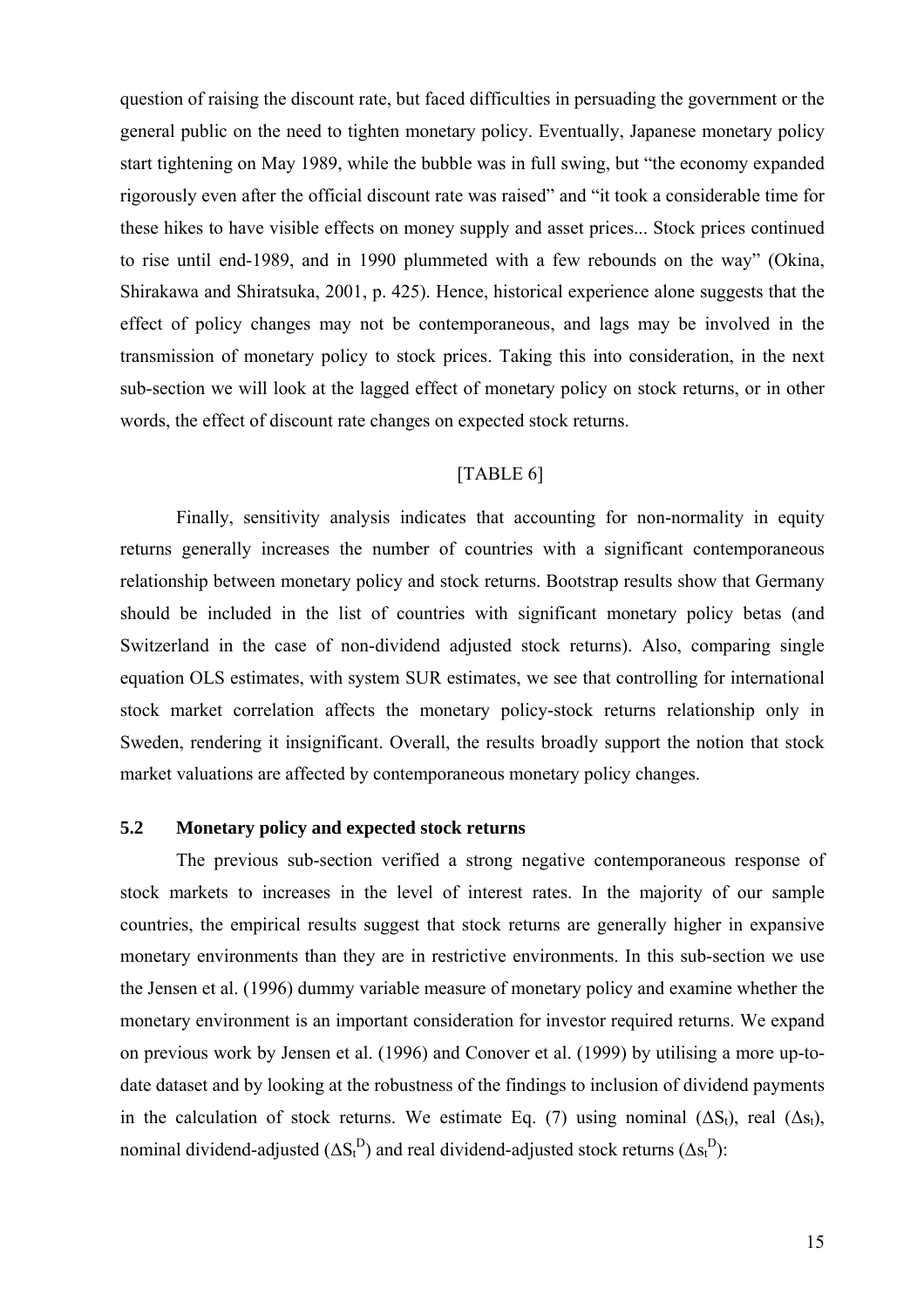$$
\Delta Q_t = a + \beta D_t + u_t \tag{7}
$$

where,  $\Delta Q_t$  is the monthly equity return  $(\Delta S_t, \Delta S_t, \Delta S_t^D, \Delta S_t^D)$ , and  $D_t$  is the directional discount-rate change dummy variable, which takes a value of 1 if the most recent change in the central bank discount rate was an increase and zero if it was a decrease.

Following Jensen et al. (1996), months that include the first rate change in a series are eliminated from the sample. This is done to filter out announcement effects and focus on the relationship between longer-term stock returns and the monetary environment. In essence, we examine whether expected stock returns are time-varying and to some extent predictable, using as an information variable a dummy that represents monetary conditions<sup>20</sup>. The monetary policy variable is an ex-ante measure of monetary conditions, since it is known in advance of the stock returns measurement interval, hence investors could conceivably replicate the results. As Conover et al. (1999) argue, if the observed stock return patterns do not correspond with similar patterns in investor required returns, investors could predict periods of abnormal return performance.

## [TABLE 7]

Table 7 presents the results from the estimation of Eq. (7) using nominal stock returns. The estimated intercepts are all positive and statistically significant, indicating the generally positive return that is expected from stock market investment. The estimated *β* coefficients associated with the local monetary environment variable are negative and statistically significant in six countries (Finland, France, Italy, Switzerland, UK, US). Hence, for those countries our measure of the stance of monetary policy contains significant information, which can be used to forecast expected stock returns. Particularly, we find that restrictive (expansive) monetary policy stance decreases (increases) expected stock returns. The largest expected return differences are observed in Finland and Switzerland. On an annualized basis, the expected returns in expansive monetary environments exceeded the expected returns in restrictive environments for these countries by approximately 27% and 20%, respectively. These differences exceed the difference of approximately 17% exhibited by the UK, US stock markets. Especially strong statistical relationships are observed for three of the eleven countries under investigation<sup>21</sup>. Specifically, the discount rate dummy coefficient is significant at the 1% level in Finland, Switzerland and the US. In Belgium, Canada, Germany,

<span id="page-15-0"></span> $20$  As Patelis (1997) argues, in order to disprove the constant expected returns hypothesis, one has to show that a variable contained in time *t* information set can help predict asset returns at time *t*+*k*. By deleting the months that include the first discount rate change we filter out the contemporaneous effect of monetary policy on stock returns and focus on whether expected stock returns are time varying and whether the monetary policy variable

<span id="page-15-1"></span> $21$  Recall that Spain and Netherlands are excluded from the empirical analysis in this section, due to the lack of adequate number of discount rate observations in the Datastream series.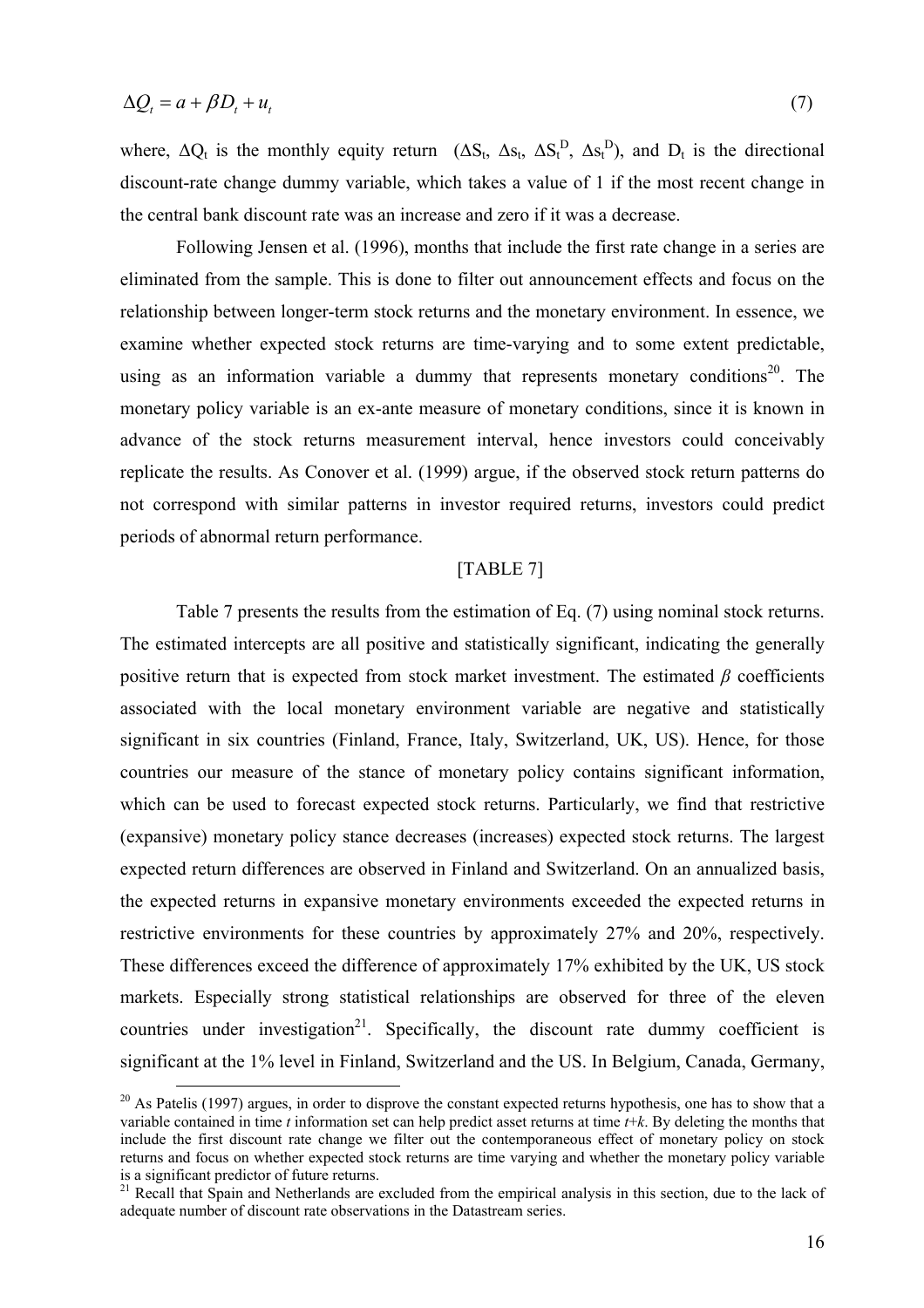Japan and Sweden expected stock returns appear to be unrelated to local monetary  $conditions<sup>22</sup>$ 

## [TABLE 8]

Table 8 summarizes the econometric evidence obtained using Eq. (7) and all our alternative measures of equity returns<sup>23</sup>. Our results agree with previous evidence by Conover et al. (1999) in that, in those countries where there is a significant relationship between local monetary conditions and expected nominal stock returns (dividend adjusted or not), there is also a significant relationship between local monetary policy and expected real stock returns. Using real returns, Italy and Japan are added to the list of countries where the negative relationship between monetary tightening and expected stock returns is significant at the 5% level. When dividends are included in the calculation of returns the difference between results using nominal and real returns is even more striking. Particularly, the number of countries where there is a statistically significant relationship at the 5% level between the monetary policy dummy variable and expected stock returns increases from four to eight, as France, Germany, Italy, and Japan are added to the list. The results are generally consistent with the argument that monetary conditions are related to investor-required returns. If monetary authorities tend to follow expansive policies when the economy is weak, then investors may require higher rates of return to invest in the stock market.

#### **6. Conclusions and policy implications**

This paper examined the relationship between stock returns and monetary conditions in a sample of thirteen OECD countries. The existence of such a relationship has important implications for both stock market participants and central bankers since, with respect to the former this issue relates to the broader topic of stock price determination and portfolio formation, while the latter are interested in whether monetary policy actions are transmitted through financial markets. Our proxies for shifts in monetary policy are based on interest rate variables including the change in the short-term Treasury Bill rate and a dummy variable reflecting discount rate changes. Our main contribution to the existing literature is that when we examine the impact of interest rate changes on stock price changes, we take into account the non-normal distribution of stock returns as well as the co-movement in international stock markets. The results suggest that in 80% of the countries under investigation, periods of tight

<span id="page-16-0"></span><sup>&</sup>lt;sup>22</sup> We should mention, though, that as Conover et al. (1999) point out, tests of significance of the monetary environment variable are actually joint tests of the hypotheses that the monetary policy variable effectively differentiates monetary conditions, and that the monetary environment is related to stock returns. Thus, an insignificant dummy coefficient may reflect either a flow in the monetary variable, or that stock returns are genuinely unrelated to monetary conditions.<br><sup>23</sup> The full set of results is available from the authors upon request.

<span id="page-16-1"></span>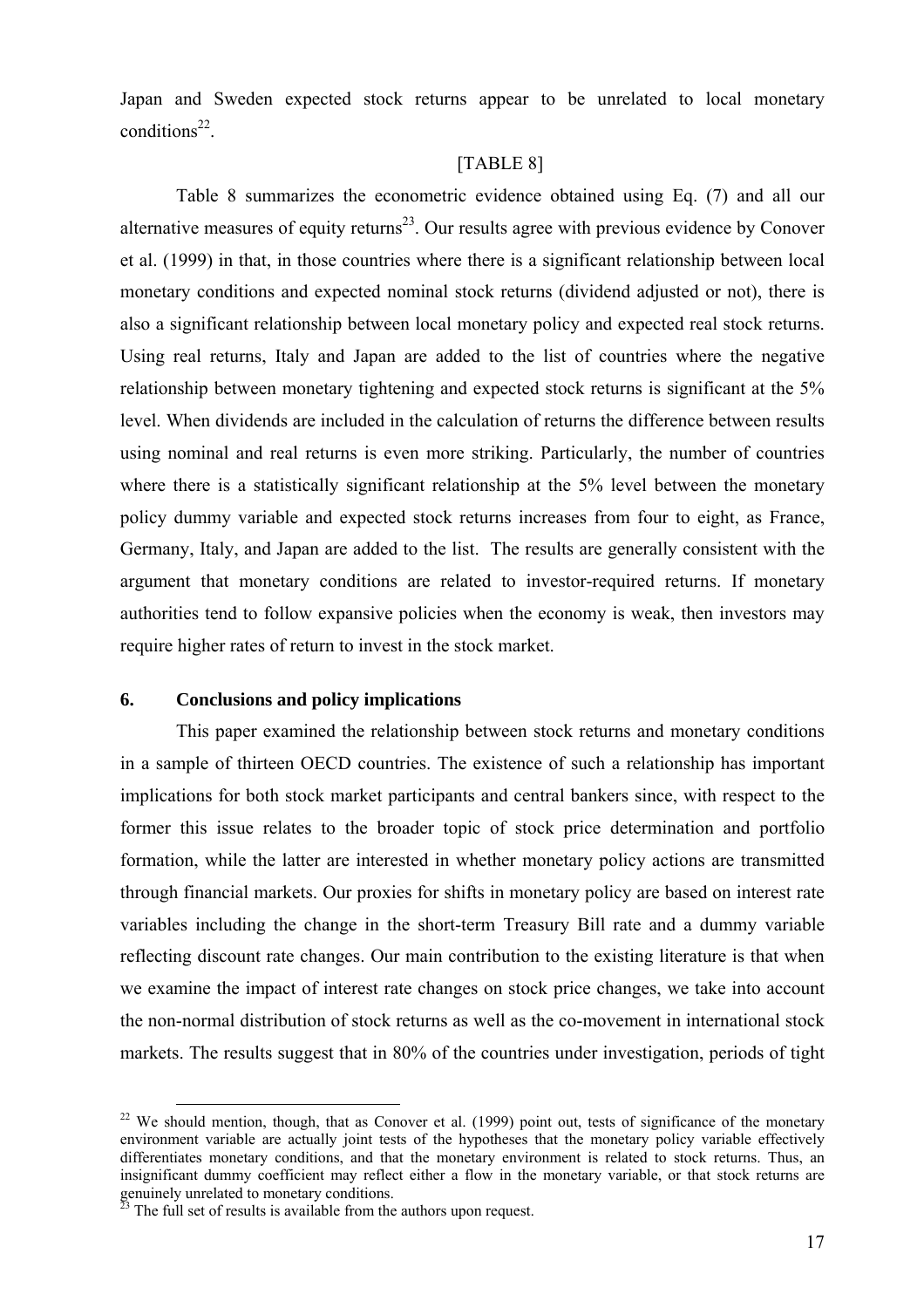money are associated with contemporaneous declines in stock market value. These findings can be understood in the context of the present value model, whereas interest rate increases are associated with lower stock prices via higher discount rates and lower future cash flows.

Another important result is that following monetary policy changes, not only contemporaneous but also future stock returns, across a variety of returns specifications, are affected. Hence, our interest rate measure of monetary policy contains significant information that can be used to forecast expected stock returns. Specifically, we find that in most sample countries a restrictive monetary policy stance decreases expected stock returns. Such shifts in required returns do not necessarily contradict market efficiency since central banks often adopt expansive monetary policy when there is increased concern of an economic downturn. Hence, the finding that during these periods investors require higher returns to invest in the stock market may be a reasonable expectation after all. Our results imply that stock market investors should be aware of the international portfolio diversification opportunities across countries with different monetary environments.

The implications of our findings for monetary policy formulation are profound, since we establish that central banks can affect stock market valuations by altering interest rates. This result broadly holds across a variety of countries that have adopted different monetary policy frameworks. These alternative policy regimes range from explicit inflation targeting (as practiced e.g. in the UK, Sweden, Canada and, more recently, Japan), to implicit targeting, where no formal targets are in place (as e.g. in the US), and the two-pillar strategy of the ECB. Despite their operational differences, all these regimes focus on price stability as the primary monetary policy objective and they were successful since inflation has been largely contained for quite some time. Nevertheless, large fluctuations in stock prices during the late 1990s-early 2000 in an environment of stable consumer prices, the so-called 'paradox of central bank credibility', generated an intense debate in academic and policy circles regarding the appropriate monetary policy reaction to stock price movements. Notwithstanding that the two main competing views differ regarding the timing of the interest rate reaction to stock price misalignments (as early as possible, according to the proactive view; after the stock price reversal occurs, according to the reactive view), they both effectively assume that stock prices are sufficiently interest rate sensitive. In this paper, we did not attempt to answer the perennial question of whether monetary policy should respond to stock prices, this can be done only within a structural model, but rather took a step backwards and showed that the underlying assumption, that stock market valuations are affected by interest rate changes, is robust to close empirical inspection. Given this information, it is up to the monetary authority to calibrate the appropriate policy response to potential stock price misalignments.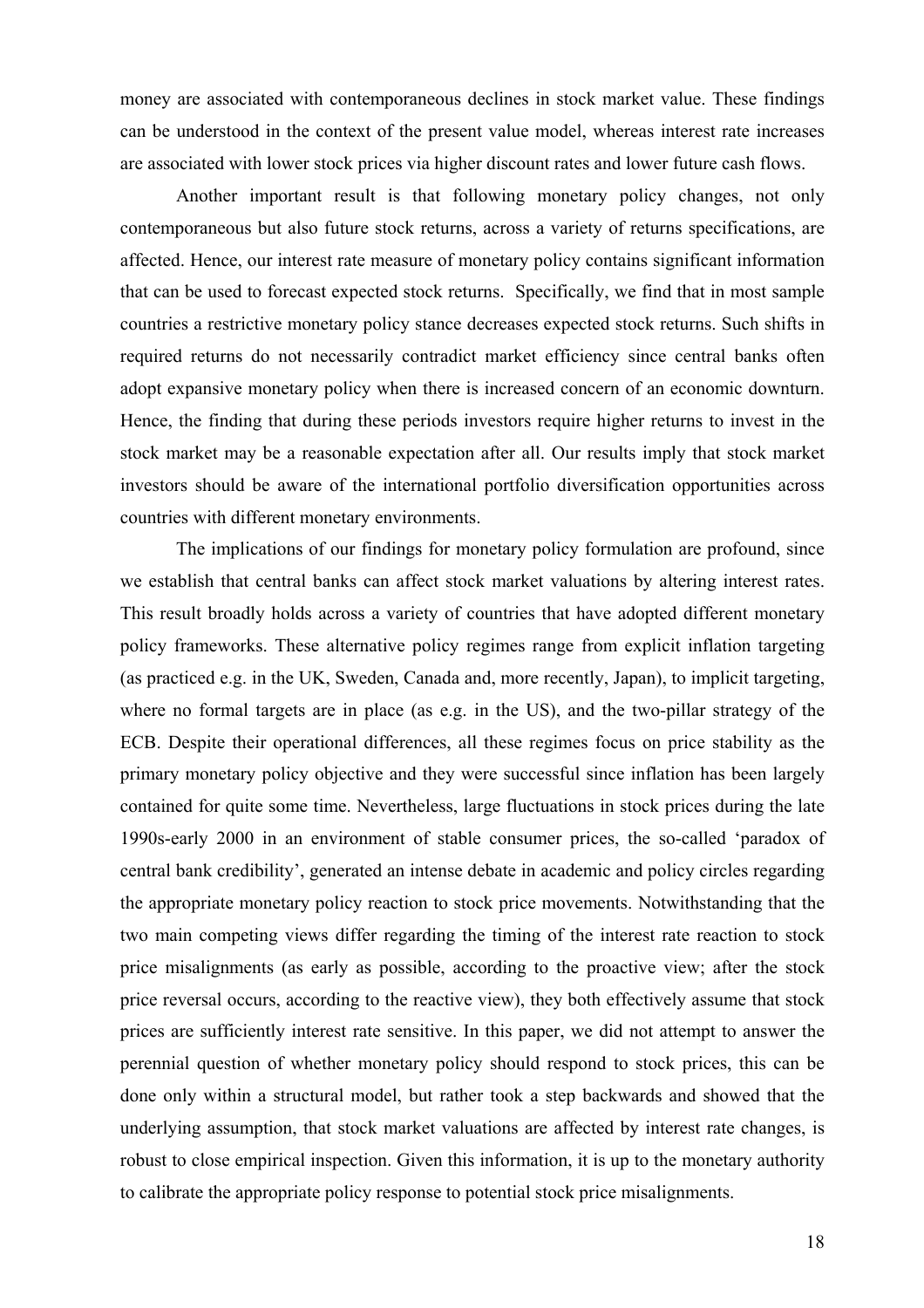# **REFERENCES**

- Bernanke, B., and Gertler M., 1989. Agency Costs, Net Worth, and Business Fluctuations. American Economic Review 79, 14-31.
- Bernanke, B., and Gertler M., 1995. Inside the Black Box: The Credit Channel of the Monetary Policy Transmission. Journal of Economic Perspectives 9, 27-48.
- Bernanke, B., and Gertler M., 1999. Monetary Policy and Asset Price Volatility. Economic Review, Federal Reserve of Kansas City, Fourth Quarter, 17-51.
- Bernanke, B., and Gertler M., 2001. Should Central Banks Respond to Movements in Asset Prices? American Economic Review Papers and Proceedings 91, 253-257.
- Bernanke, B., and Kuttner N., 2005. What Explains the Stock Market's Reaction to Federal Reserve Policy? Journal of Finance 60, 1221-1257.
- Booth, J., and Booth, L., 1997. Economic Factors, Monetary Policy, and Expected Returns on Stocks and Bonds. Federal Reserve Bank of San Francisco 2.
- Boschen, J., and Mills, L., 1995. The Relation between Narrative and Money Market Indicators of Monetary Policy. Economic Inquiry 33, 24-44.
- Brooks, R., and Del Negro, M., 2002. The Rise in Comovement Across National Stock Markets: Market Integration or IT Bubble? Federal Reserve Bank of Atlanta Working Paper 2002-17.
- Campbell, J., Lo, A., and MacKinlay, C., 1996. The Econometrics of Financial Markets. Princeton University Press.
- Cecchetti, S., Genberg H., Lipsky J., and Wadhwani S., 2000. Asset Prices and Central Bank Policy, International Centre for Monetary and Banking Studies, London.
- Cassola, N. and Morana, C., 2004. Monetary Policy and the Stock Market in the Euro Area. Journal of Policy Modeling 26, 387-399.
- Chen, N., Roll, R., and Ross, S., 1986. Economic Forces and the Stock Market. Journal of Business 59, 383-403.
- Conover M., Jensen, G., Johnson, R., 1999. Monetary Environments and International Stock Returns. Journal of Banking and Finance 23, 1357-1381.
- Fama E., 1975. Short-Term Interest Rates as Predictors of Inflation. American Economic Review 65, 269-282.
- Fama E., 1981. Stock Returns, Real Activity, Inflation and Money. American Economic Review 71, 545-65.
- Fama, E., and French, K., 1989. Business Conditions and Expected Returns on Stocks and Bonds. Journal of Financial Economics 25, 23-49.
- Fama, E., and Schwert, G., 1977. Asset Returns and Inflation. Journal of Financial Economics 5, 115- 146.
- Fuhrer, J., 1995. Monetary policy and the behaviour of long-term real interest rates. New England Economic Review Sep-Oct 1995, 39-52.
- Gertler, M., and Gilchrist, S., 1993. The Role of Credit Market Imperfections in the Monetary Transmission Mechanism: Arguments and Evidence. Scandinavian Journal of Economics 95, 43-64.
- Goodhart, C., and Hofmann, B. (2000). "Financial Variables and the Conduct of Monetary Policy", Sveriges Riskbank Working Paper, No. 12.
- Jensen, G., and Johnson, R., 1995. Discount Rate Changes and Security Returns in the US, 1962-1991. Journal of Banking and Finance 19, 79-95.
- Jensen, G., Mercer, J., and Johnson, R., 1996. Business Conditions, Monetary Policy, and Expected Security Returns. Journal of Financial Economics 40, 213-237.
- Kontonikas, A. and Ioannidis, C., 2005. Should Monetary Policy Respond to Asset Price Misalignments? Economic Modelling 22, 1105-1121.
- Nelson, E., 2000. UK Monetary Policy 1972-1997: A Guide Using Taylor Rules. Bank of England Working Paper 120.
- Okina, K., Shirakawa, M., and Shiratsuka, S., 2001. The Asset Price Bubble and Monetary Policy: Japan's Experience in the Late 1980s and the Lessons. Monetary and Economic Studies (Special Edition) February 2001, 395-450.
- Patelis, A., 1997. Stock Return Predictability and the Role of Monetary Policy. Journal of Finance 52, 1951-1972.
- Taylor, J., 1993. Discretion Versus Policy Rules in Practice. Carnegie-Rochester Conference Series on Public Policy 39, 195-214.
- Thorbecke, W., 1997. On Stock Market Returns and Monetary Policy. Journal of Finance 52, 635-654.
- Waud, R., 1970. Public Interpretation of Federal Reserve Discount Rate Changes: Evidence on the 'Announcement Effect'. Econometrica 38, 231-250.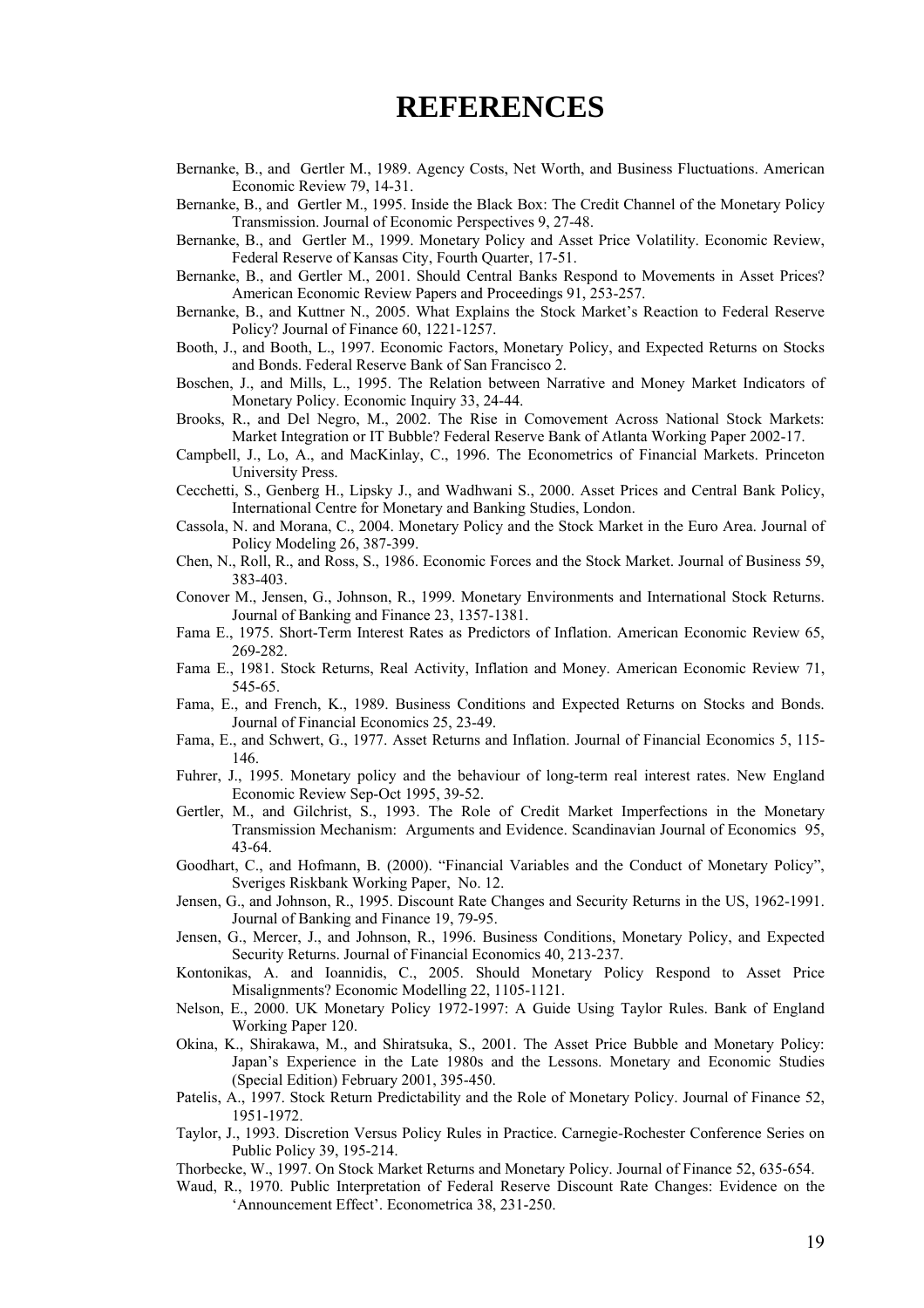# **TABLES**

|                                      | US       | UK       | Japan    | <b>France</b> | <b>Germany</b> | Canada   | <b>Italy</b> |
|--------------------------------------|----------|----------|----------|---------------|----------------|----------|--------------|
| <b>Mean</b>                          | 0.62     | 0.63     | 0.41     | 0.69          | 0.48           | 0.48     | 0.67         |
| <b>Maximum</b>                       | 13.46    | 42.31    | 16.68    | 24.44         | 16.70          | 13.33    | 26.25        |
| <b>Minimum</b>                       | $-26.41$ | $-30.92$ | $-22.83$ | $-28.07$      | $-25.21$       | $-25.65$ | $-22.39$     |
| Std. Dev.                            | 4.57     | 6.04     | 5.16     | 6.03          | 5.33           | 4.92     | 7.17         |
|                                      | 239.01   | 1061.84  | 42.79    | 171.09        | 110.16         | 257.68   | 8.87         |
| <b>Normality</b> (JB)                | [0.000]  | [0.000]  | [0.000]  | [0.000]       | [0.000]        | [0.000]  | [0.01]       |
| <b>Correlation</b><br>with US return |          | 0.61     | 0.36     | 0.44          | 0.50           | 0.74     | 0.31         |

#### **Table 1.1: Descriptive statistics for nominal stock returns, 1972.02 - 2002.07.**

|                                      | <b>Belgium</b> | <b>Netherlands</b> | <b>Finland</b> | Sweden   | <b>Spain</b> | <b>Switzerland</b> |
|--------------------------------------|----------------|--------------------|----------------|----------|--------------|--------------------|
| Mean                                 | 0.42           | 0.62               | 0.92           | 0.98     | 0.53         | 0.50               |
| <b>Maximum</b>                       | 14.84          | 18.09              | 26.16          | 24.24    | 22.82        | 16.88              |
| <b>Minimum</b>                       | $-28.05$       | $-26.58$           | $-31.84$       | $-24.28$ | $-26.74$     | $-26.30$           |
| Std. Dev.                            | 4.64           | 4.99               | 6.76           | 5.94     | 5.68         | 4.94               |
| <b>Normality</b> (JB)                | 375.11         | 192.02             | 80.87          | 49 16    | 41 71        | 407.91             |
|                                      | [0.000]        | [0.000]            | [0.000]        | [0.000]  | [0.000]      | [0.000]            |
| <b>Correlation</b><br>with US return | 0.35           | 0.64               | 0.09           | 0.48     | 0.31         | 0.61               |

Note:

(a) Monthly nominal stock returns measured in local currency terms as the first difference of the logarithm of the local stock price index.

(b) JB denotes the value of the Jarque-Bera normality test (probability shown in bracket below).

|                                    | US      | UK      | Japan   | <b>France</b> | <b>Germany</b> | Canada  | <b>Italy</b> |
|------------------------------------|---------|---------|---------|---------------|----------------|---------|--------------|
| <b>Mean</b>                        | 6.65    | 9.23    | 2.64    | 8.46          | 5.95           | 8.31    | 11.62        |
| <b>Maximum</b>                     | 15.92   | 16.27   | 6.00    | 18.92         | 13.60          | 20.82   | 22.08        |
| <b>Minimum</b>                     | 1.67    | 3.78    | 0.01    | 2.46          | 2.58           | 1.97    | 2.45         |
| Std. Dev.                          | 2.76    | 3.20    | 1.69    | 3.52          | 2.52           | 3.58    | 4.65         |
|                                    | 90.61   | 17.59   | 16.74   | 6.74          | 59.44          | 37.58   | 6.65         |
| <b>Normality</b> (JB)              | [0.000] | [0.000] | [0.000] | [0.033]       | [0.000]        | [0.000] | [0.035]      |
| <b>Correlation</b><br>with US rate |         | 0.72    | 0.50    | 0.69          | 0.51           | 0.86    | 0.6          |
|                                    |         |         |         |               |                |         |              |

|  |  |  | Table 1.2: Descriptive statistics for short-term interest rates, 1972.01 - 2002.07. |
|--|--|--|-------------------------------------------------------------------------------------|
|--|--|--|-------------------------------------------------------------------------------------|

|                                    | <b>Belgium</b>   | <b>Netherlands</b> | <b>Finland</b>   | <b>Sweden</b>   | <b>Spain</b>     | <b>Switzerland</b> |
|------------------------------------|------------------|--------------------|------------------|-----------------|------------------|--------------------|
| <b>Mean</b>                        | 8.38             | 6.01               | 7.73             | 7.50            | 11.06            | 9.01               |
| <b>Maximum</b>                     | 17.60            | 14.00              | 9.50             | 12.00           | 32.17            | 20.13              |
| <b>Minimum</b>                     | 3.03             | 0.70               | 3.50             | 2.00            | 3.00             | 2.00               |
| Std. Dev.                          | 3.42             | 2.49               | 1.74             | 2.43            | 5.15             | 3.51               |
| <b>Normality</b> (JB)              | 18.43<br>[0.000] | 19 31<br>[0.000]   | 42.25<br>[0.000] | 8.18<br>[0.016] | 98.33<br>[0.000] | 13.21<br>[0.001]   |
| <b>Correlation</b><br>with US rate | 0.71             | 0.57               | 0.51             | 0.56            | 0.44             | 0.46               |

Note:

(a) Descriptive statistics for local three month Treasury Bill Rates.

(b) JB denotes the value of the Jarque-Bera normality test (probability shown in the bracket below).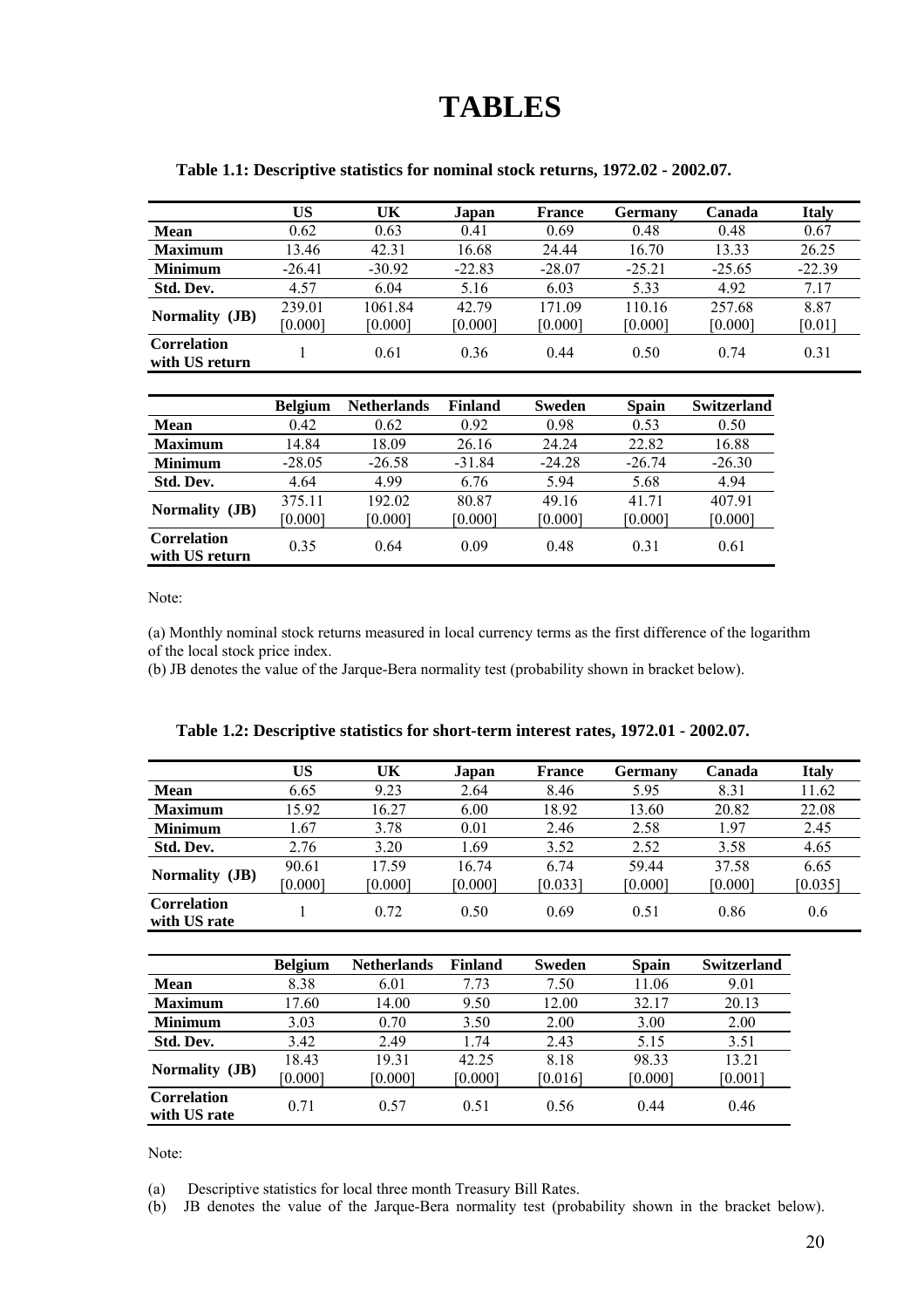| Country     | Number of<br>expansive<br>periods | <b>Total number</b><br>of expansive<br>months | Average<br>duration of<br>expansive<br>periods | Average real<br>stock return<br>in expansive<br>periods | Number of<br>restrictive<br>periods | <b>Total</b><br>number of<br>restrictive<br>months | Average<br>duration of<br>restrictive<br>periods | <b>Average real</b><br>stock return<br>in restrictive<br>periods |
|-------------|-----------------------------------|-----------------------------------------------|------------------------------------------------|---------------------------------------------------------|-------------------------------------|----------------------------------------------------|--------------------------------------------------|------------------------------------------------------------------|
| Belgium     | 15                                | 176                                           | 13                                             | 0.57                                                    | 11                                  | 164                                                | 15                                               | $-0.35$                                                          |
| Canada      | 8                                 | 74                                            | 10                                             | 0.64                                                    | 8                                   | 96                                                 | 13                                               | $-0.31$                                                          |
| Finland     |                                   | 177                                           | 32                                             | 1.77                                                    | 6                                   | 160                                                | 30                                               | $-1.02$                                                          |
| France      | 10                                | 205                                           | 26                                             | 0.85                                                    | 10                                  | 95                                                 | 12                                               | $-0.89$                                                          |
| Germany     | 6                                 | 211                                           | 39                                             | 0.75                                                    |                                     | 143                                                | 32                                               | $-0.32$                                                          |
| Italy       | 10                                | 244                                           | 23                                             | 0.78                                                    | 8                                   | 145                                                | 19                                               | $-1.10$                                                          |
| Japan       | 4                                 | 292                                           | 74                                             | 0.39                                                    | 3                                   | 64                                                 | 22                                               | $-1.33$                                                          |
| Sweden      | 10                                | 182                                           | 20                                             | 0.89                                                    | 11                                  | 138                                                | 14                                               | $-0.03$                                                          |
| Switzerland |                                   | 230                                           | 46                                             | 0.90                                                    | −                                   | 114                                                | 17                                               | $-1.06$                                                          |
| <b>UK</b>   | 19                                | 186                                           | 11                                             | 1.31                                                    | 14                                  | 145                                                | 10                                               | $-0.32$                                                          |
| <b>US</b>   |                                   | 195                                           | 29                                             | 0.91                                                    | $\mathbf{r}$                        | 146                                                | 22                                               | $-0.77$                                                          |

#### **Table 2: Descriptive statistics for local monetary environments and real stock returns, 1972.02 -2002.07.**

Note:

(a) The monetary environment is classified as expansive (restrictive) if the most recent change in the discount rate was a decrease (increase).

(b)The data excludes months when the central bank discount rate was pegged to a market rate than being set by the central bank. This results in elimination of data for Canada from March 1980 to December 1993. The discount rate data for Belgium, Finland, Germany, Italy (Euro-members) ends on December 1998. Thereafter, their monetary environments classification was based upon changes in the ECB refinancing rate.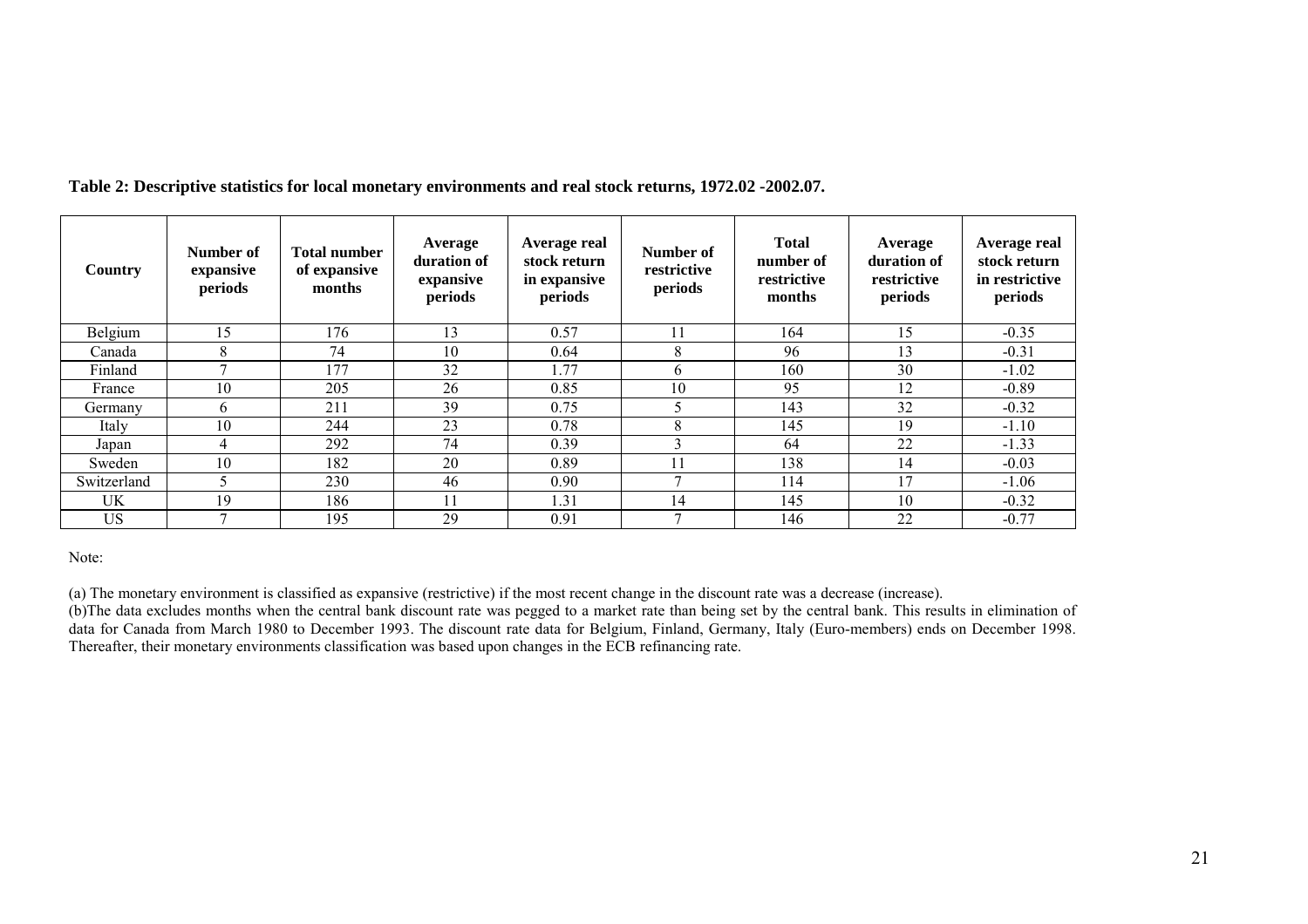| Country              | $\alpha$    | ß            | F           | JB           | $R^2$ |
|----------------------|-------------|--------------|-------------|--------------|-------|
| Belgium              | $0.423*$    | $-1.212$ *** | $8.93**$    | $483.02$ *** | 0.031 |
| Canada               | $0.483*$    | $-1.654$ *** | $15.55$ *** | 440.62 ***   | 0.04  |
| Finland              | $0.915$ *** | $-0.768$     | 0.27        | $81.74$ ***  | 0.001 |
| France               | $0.689**$   | $-2.338$ *** | $15.42$ *** | 157.06 ***   | 0.04  |
| Germany              | $0.474*$    | $-1.471*$    | $4.71**$    | $109.86$ *** | 0.01  |
| Italy                | 0.574       | $-1.363$ **  | $6.52**$    | $14.12$ ***  | 0.01  |
| Japan                | 0.396       | $-1.781$     | 2.16        | 38.36 ***    | 0.006 |
| Netherlands          | $0.626**$   | $-0.855**$   | $4.07**$    | 207.68 ***   | 0.011 |
| Spain                | $0.534*$    | 0.114        | 1.00        | 43.02 ***    | 0.002 |
| Sweden               | $0.967$ *** | $-1.63$ **   | $4.34**$    | $81.46$ ***  | 0.011 |
| Switzerland          | $0.501*$    | $-0.432*$    | 2.38        | 409.61 ***   | 0.006 |
| United Kingdom       | $0.631**$   | $-2.581$ *** | 34.88 ***   | 1347.43 ***  | 0.08  |
| <b>United States</b> | $0.616$ *** | $-0.859**$   | $4.51**$    | 352.96 ***   | 0.01  |

**Table 3: Regressions of nominal stock returns against the change in the short-term interest rate, 1972.02 - 2002.07.** 

Note:

(a) OLS estimates, with Newey-West heteroskedasticity and serial correlation consistent covariance matrix estimator, of the regression equation  $\Delta S_t = \alpha + \beta \Delta i_t + u_t$ , where  $\Delta S_t$  is the monthly nominal stock return and  $\Delta i_t$  is the change of the short-term interest rate.

(b) JB denotes the value of the Jarque-Bera normality test.

 $(c)$  \*\*\*, \*\*, \* denote the 1, 5, and 10 percent level of significance respectively.

#### **Table 4: Regressions of real stock returns against the change in the short-term interest rate, 1972.02 - 2002.07**

| Country              | α        | ß            | F          | JB           | $R^2$ |
|----------------------|----------|--------------|------------|--------------|-------|
| Belgium              | 0.06     | $-1.254$ *** | $9.49***$  | 446.58 ***   | 0.025 |
| Canada               | 0.063    | $-1.698$ *** | $16.14***$ | $419.65$ *** | 0.042 |
| Finland              | 0.41     | $-1.033$     | $0.48$ *** | $76.27$ ***  | 0.001 |
| France               | 0.237    | $-2.42$ ***  | $16.41***$ | 154.99 ***   | 0.043 |
| Germany              | 0.213    | $-1.524*$    | $5**$      | $105.13$ *** | 0.013 |
| Italy                | $-0.12$  | $-1.485$ *** | $7.69***$  | $14.04$ ***  | 0.022 |
| Japan                | 0.094    | $-2.118*$    | $3.01*$    | 33.90 ***    | 0.008 |
| Netherlands          | 0.311    | $-0.843$ *** | $3.90**$   | $186.22$ *** | 0.01  |
| Spain                | $-0.182$ | 0.107        | 0.856      | $32.31$ ***  | 0.002 |
| Sweden               | $0.62*$  | $-1.824$ *** | $5.48**$   | 79.74 ***    | 0.016 |
| Switzerland          | 0.247    | $-0.419*$    | 2.18       | 385.82 ***   | 0.005 |
| United Kingdom       | 0.052    | $-2.592$ *** | $35.15***$ | 1027.84 ***  | 0.088 |
| <b>United States</b> | 0.213    | $-0.901$ **  | $4.817**$  | 312.38 ***   | 0.013 |

Note:

(a) OLS estimates, with Newey-West heteroskedasticity and serial correlation consistent covariance matrix estimator, of the regression equation  $\Delta s_t = \alpha + \beta \Delta i_t + u_t$  where  $\Delta s_t$  is the monthly ex post real stock return and  $\Delta i_t$  is the change in the short-term interest rate. (b) See Notes (b) and (c) of Table 3.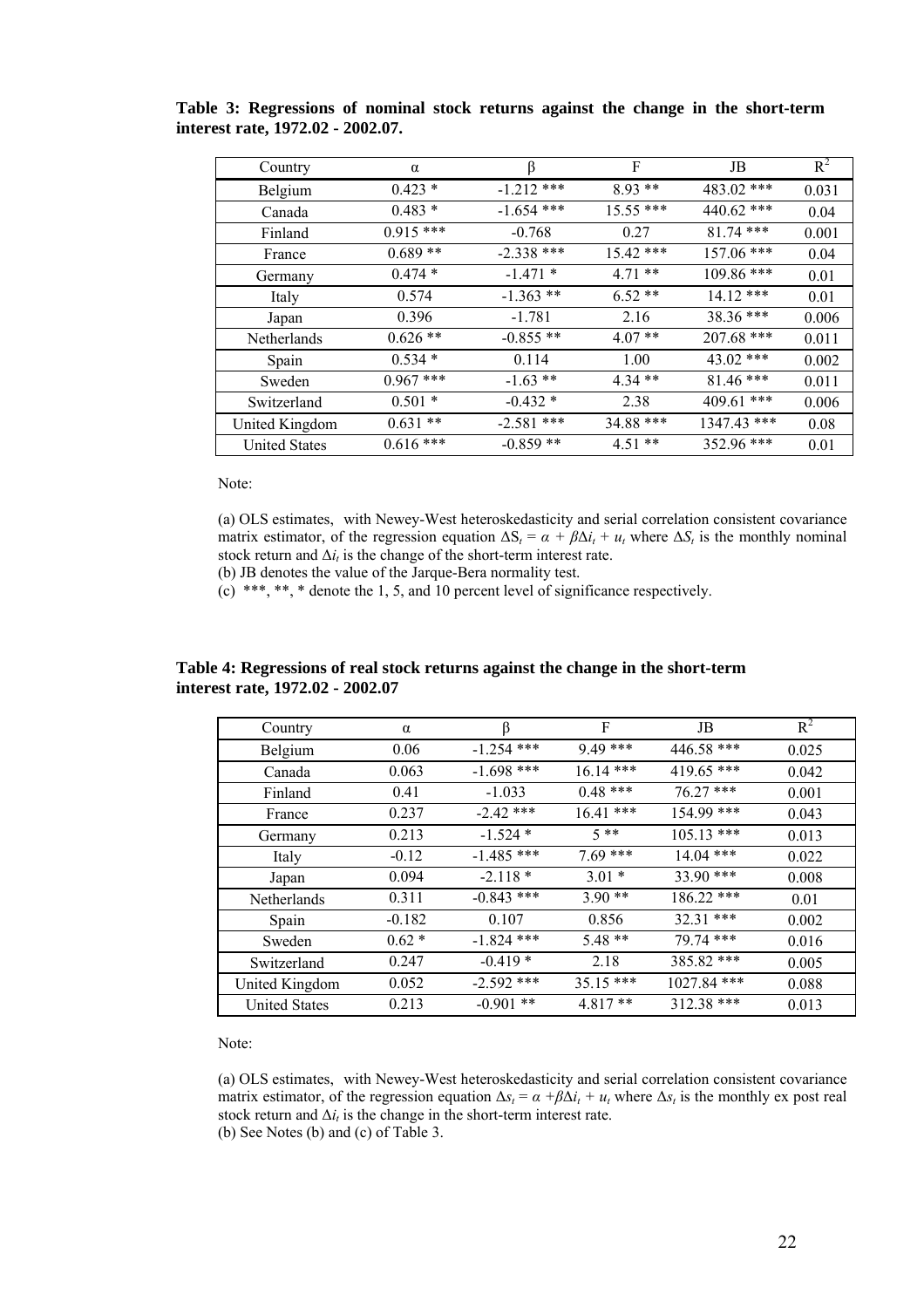| Country              | $\alpha$    | β            | F           | JB           | $R^2$ |
|----------------------|-------------|--------------|-------------|--------------|-------|
| Belgium              | $0.835$ *** | $-1.574$ *** | $13.83$ *** | 235.86 ***   | 0.037 |
| Canada               | $0.824$ *** | $-1.62$ ***  | $16.07$ *** | $421.91$ *** | 0.043 |
| Finland              | 0.925       | $-4.07*$     | 2.23        | $8.01***$    | 0.007 |
| France               | $1.034$ *** | $-2.458$ *** | $15.59$ *** | $15.41***$   | 0.042 |
| Germany              | $0.637$ *** | $-1.474*$    | $4.75**$    | $121.19$ *** | 0.013 |
| Italy                | $0.941$ *** | $-1.5$ ***   | $7.77***$   | $36.08$ ***  | 0.022 |
| Japan                | 0.388       | $-1.889$     | 2.40        | 33.86 ***    | 0.006 |
| Netherlands          | $0.976$ *** | $-0.705$ **  | $2.94*$     | 198.99 ***   | 0.008 |
| Spain                | $0.87**$    | $-0.078$     | 0.006       | 219.67***    | 0.000 |
| Sweden               | $1.501$ *** | $-1.87**$    | $2.89*$     | 44.87 ***    | 0.014 |
| Switzerland          | $0.69$ ***  | $-0.343*$    | 1.65        | 392.83 ***   | 0.004 |
| United Kingdom       | $1.075$ *** | $-2.29$ ***  | $27.49$ *** | 1364.29 ***  | 0.072 |
| <b>United States</b> | $0.869$ *** | $-0.844$ **  | $4.261$ **  | $171.41$ *** | 0.011 |

**Table 5: Regressions of dividend adjusted nominal stock returns against the change in the short-term interest rate.** 

Note:

(a) OLS estimates, with Newey-West heteroskedasticity and serial correlation consistent covariance matrix estimator, of the regression equation  $\Delta S_t^D = \alpha + \beta \Delta i_t + u_t$  where  $\Delta S_t^D$  is the monthly dividend adjusted nominal stock return and  $\Delta i_t$  is the change in the short-term interest rate. The Datastream return series are available from 1973.02 for Belgium, Canada, France, German, Italy, Japan, Netherlands, Switzerland, UK, and US, and 1982.02, 1987.04 and 1988.05 for Sweden, Spain, and Finland, respectively.

(b) See Notes (b) and (c) of Table 3.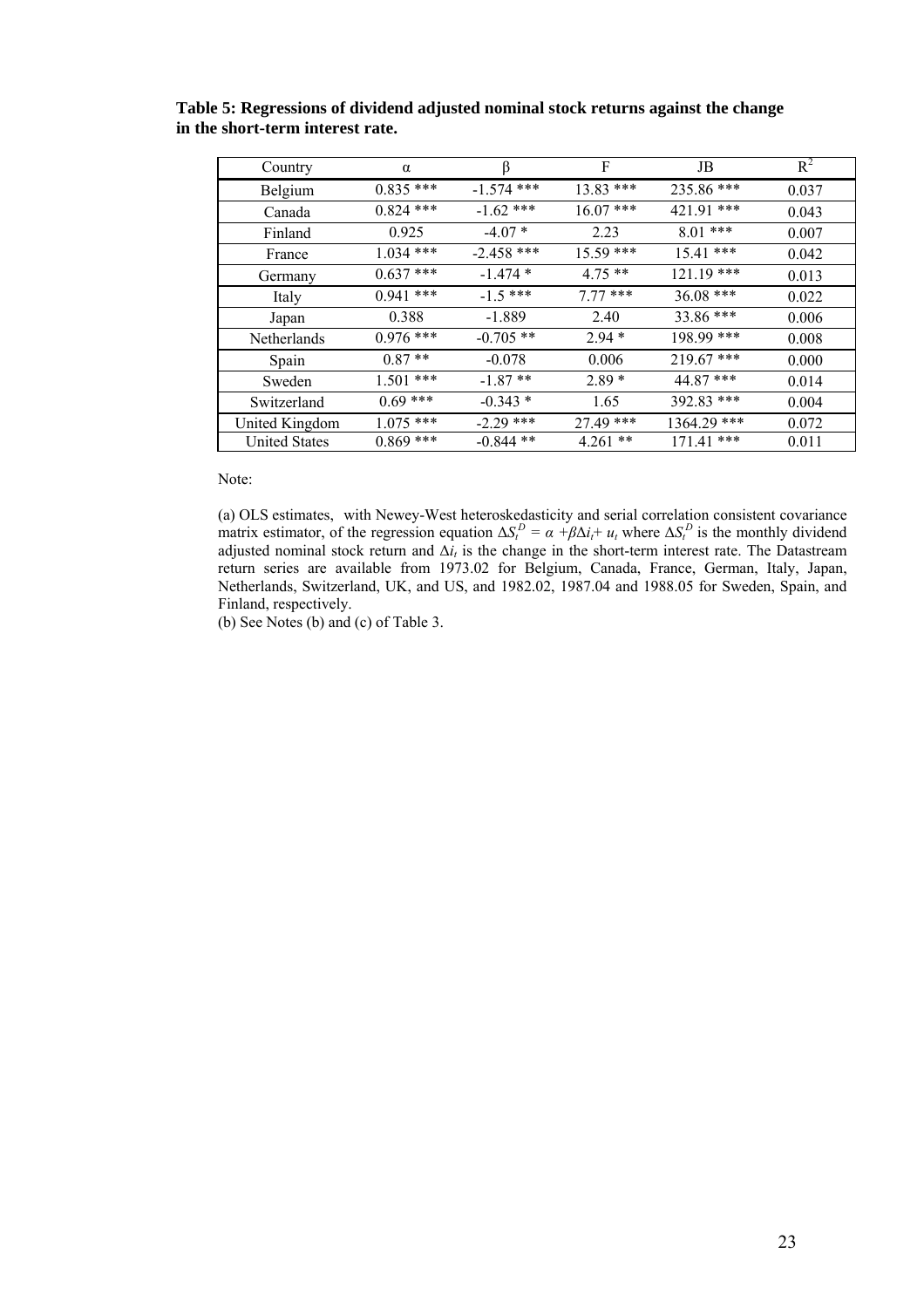| Country     | <b>Nominal</b> |                         | Real                    |              | <b>Nominal Dividend Adjusted</b> |                         |              | <b>Real Dividend Adjusted</b> |              |              |                  |             |
|-------------|----------------|-------------------------|-------------------------|--------------|----------------------------------|-------------------------|--------------|-------------------------------|--------------|--------------|------------------|-------------|
|             | <b>OLS</b>     | <b>Bootstrap</b>        | <b>SUR</b>              | <b>OLS</b>   | <b>Bootstrap</b>                 | <b>SUR</b>              | <b>OLS</b>   | <b>Bootstrap</b>              | <b>SUR</b>   | <b>OLS</b>   | <b>Bootstrap</b> | <b>SUR</b>  |
| Belgium     | Y              | Y                       | $\mathbf v$             | Y            | Y                                | v                       | $\mathbf{V}$ | Y                             | $\mathbf{V}$ | Y            | Y                | Y           |
| Canada      | $\mathbf{V}$   | $\mathbf{V}$            | $\overline{\mathbf{V}}$ | $\bf{V}$     | Y                                | $\mathbf v$             | $\mathbf{V}$ | Y                             | $\mathbf{v}$ | $\mathbf{V}$ | Y                | Y           |
| Finland     | N              | N                       | N                       | N            | N                                | N                       | N            | N                             | N            | N            | Y                | N           |
| France      | $\mathbf{v}$   | $\mathbf{V}$            | $\mathbf{v}$            | $\mathbf{v}$ | $\mathbf{V}$                     | $\overline{\mathbf{V}}$ | $\mathbf{v}$ | $\mathbf{V}$                  | v            | $\mathbf{v}$ | Y                | Y           |
| Germany     | N              | $\mathbf v$             | N                       | N            | Y                                | N                       | N            | Y                             | N            | N            | N                | $\mathbf N$ |
| Italy       | $\mathbf{v}$   | $\mathbf{v}$            | $\mathbf{v}$            | $\mathbf{V}$ | $\mathbf{V}$                     | $\overline{\mathbf{V}}$ | $\mathbf{v}$ | $\mathbf{v}$                  | $\mathbf{v}$ | $\mathbf{V}$ | Y                | Y           |
| Japan       | N              | N                       | N                       | N            | N                                | N                       | N            | N                             | N            | N            | N                | N           |
| Netherlands | Y              | Y                       | $\mathbf{v}$            | Y            | Y                                | $\overline{\mathbf{V}}$ | Y            | Y                             | $\mathbf{v}$ | Y            | Y                | Y           |
| Spain       | N              | N                       | N                       | N            | N                                | N                       | N            | N                             | N            | N            | N                | $\mathbf N$ |
| Sweden      | Y              | $\mathbf{V}$            | N                       | $\mathbf{V}$ | Y                                | N                       | $\mathbf{V}$ | Y                             | N            | $\mathbf{V}$ | Y                | N           |
| Switzerland | N              | $\mathbf{v}$            | N                       | N            | Y                                | N                       | N            | N                             | N            | N            | N                | N           |
| <b>UK</b>   | $\mathbf{V}$   | $\mathbf{V}$            | $\mathbf{v}$            | Y            | Y                                | $\overline{\mathbf{V}}$ | $\mathbf{v}$ | $\mathbf{v}$                  | $\mathbf{v}$ | $\mathbf{v}$ | Y                | Y           |
| <b>US</b>   | $\mathbf{V}$   | $\overline{\mathbf{V}}$ | $\overline{\mathbf{v}}$ | $\mathbf{V}$ | V                                | $\overline{\mathbf{V}}$ | $\mathbf{V}$ | $\mathbf{V}$                  | $\mathbf{v}$ | $\mathbf{V}$ | Y                | Y           |
| <b>Pass</b> | 8/13           | 10/13                   | 7/13                    | 8/13         | 10/13                            | 7/13                    | 8/13         | 9/13                          | 7/13         | 8/13         | 9/13             | 7/13        |

**Table 6: Summary of results on the relationship between stock returns and the change in the short term interest rate.** 

Note:

(a) This table summarizes the results on the statistical significance of the change in the short term interest rate in the stock returns regression models. *Y* indicates significance of  $\Delta i_t$  at the 5% level of significance, otherwise *N*.

(b) Pass shows the number of *Y*'s in each case, divided by the total number of sample countries.